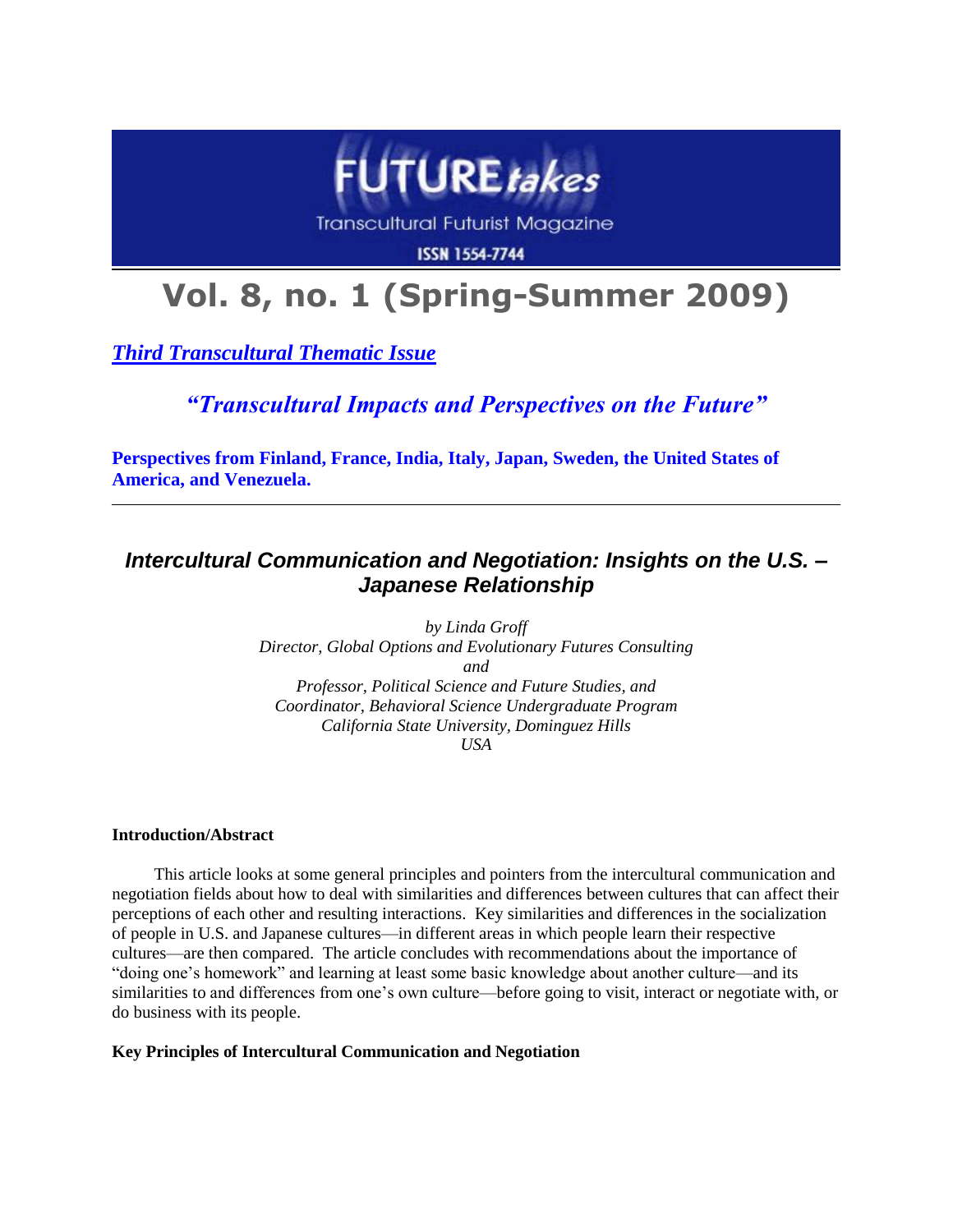There are a few basic principles from the intercultural communication field that give important insights into the dynamics of relations between peoples from different cultures—especially when the people from these two cultures do not know much about the other culture with which they are negotiating or interacting.

The first principle is that the message sent is often not the message received—especially when people come from different cultures who do not know each other, and can therefore interpret each other's behavior or words differently. A second principle notes the importance of DIE, short for learning to distinguish between describing, interpreting, and then evaluating (or judging) the behavior of someone from another culture. Describing the behavior of someone from another culture is a purely factual statement of the behavior exhibited or words spoken; which then leads quickly to interpreting (or misinterpreting) the meaning of and reasons for that behavior (which will be based on whether one knows that other culture or not), which can then lead to an evaluation or judgment (positive or negative) of the other person's behavior.

The interpretation stage is where people get into trouble when they do not know the other person's culture and interpret the other person's behavior based on what it would mean in their own culture, where the meaning can be very different, and thus misinterpret the meaning of the behavior to the other person. Then evaluating or judging the behavior of someone from another culture as positive or negative follows, based on how one has interpreted that behavior. The problem is that people often end up with a negative judgment of the behavior of someone from another culture and think they are still just describing that behavior.

When people from different cultures come together to negotiate, they not only have the visible issue (known to both parties) on which to negotiate; they also have less visible (or known) cultural negotiating styles that get superimposed on the issue to be negotiated—often without the parties' awareness—if they don't know each other's cultures. If parties do not understand each other's cultures and negotiating styles, that increases the chances of misinterpreting each other's behavior, which can lead to negative judgments of each other's behavior, which can then undermine the chances of ever reaching any agreement on the issue at hand.

Because of the above dangers of misinterpreting the reasons for behavior of people from other cultures, the intercultural field recommends the following policies: (1) do your homework and learn at least some basic information about the other party's culture before going to negotiate or do business with them; (2) find a mentor from the other culture who you can go to when you have questions about proper behavior and the meaning of different behaviors in that culture; and (3) be careful not to stereotype all people from other cultures as "the same" and instead get to know each person from another culture, to determine how much they reflect their culture or not. Also realize that all people share things in common as human beings, but that they've grown up in and learned different cultural patterns of behavior, beliefs, and underlying values that can influence their behavior; and that it is also useful to get a sense of where people from different cultures have areas of socialization in common, as well as areas of difference.

#### **Hypotheses on Dealing with Similarities and Differences of Cultural Socialization**

To understand the particular dynamics in the relationship between any two countries or cultures in the international system, it is useful to first find out where those two countries or cultures have key similarities of socialization in different areas, and key differences of socialization in other areas, and then how these similarities and differences of socialization may effect the dynamics of the relationship and interactions between them.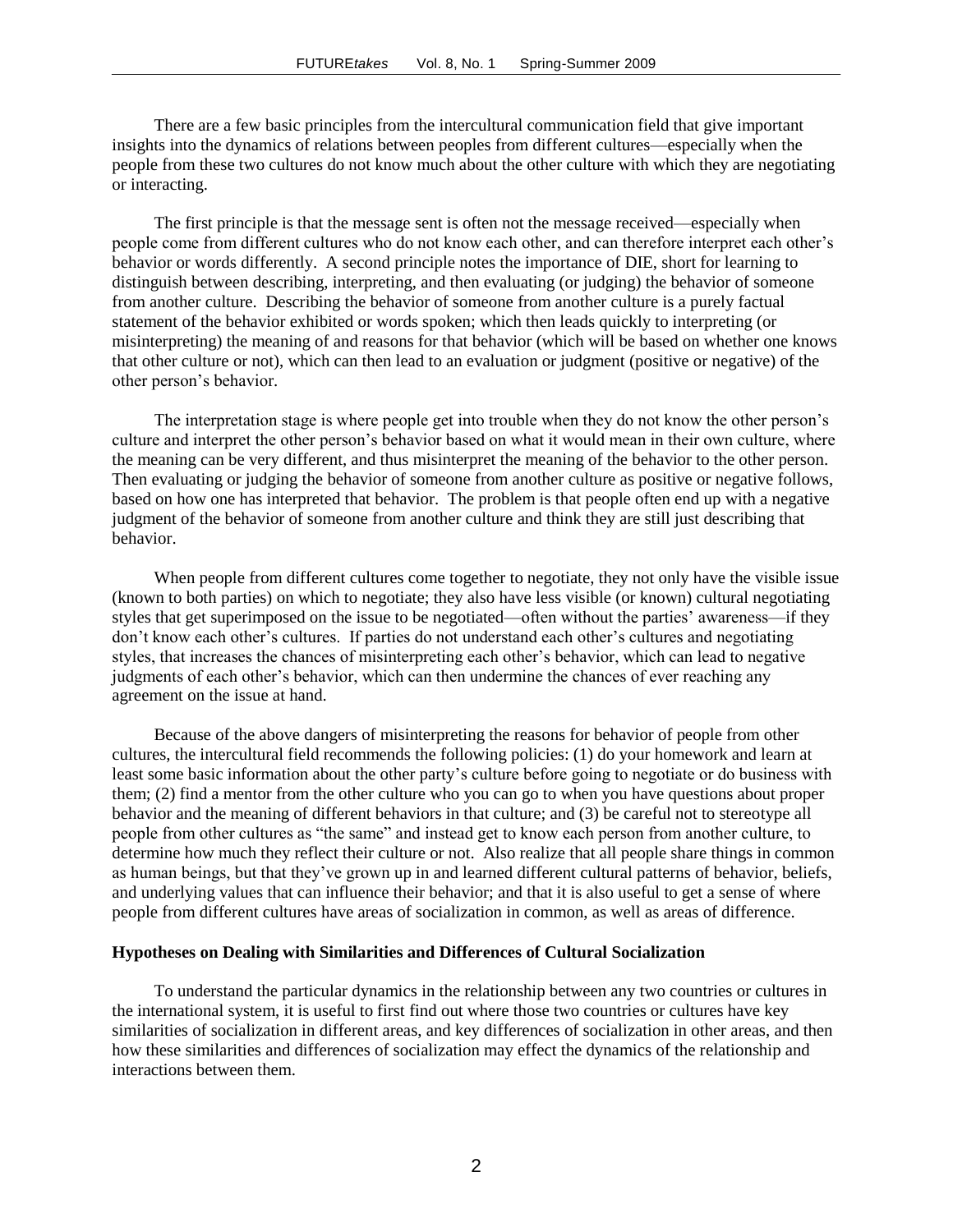One can hypothesize that in general, when two parties from different countries or cultures have similarities in their socialization in various areas that this *should* (in most cases, with a few exceptions) create some basis for possible understanding between them, since they will have each experienced something similar in this area of life. There are obvious exceptions however, as when two countries or cultures each claim the same territory—though often for differing reasons. Such a situation can obviously create conflict and tension between them. Another example is if two countries are both capitalist economic superpowers, as in the USA-Japanese case below, though with somewhat different forms of capitalist economic systems. This creates both a basis for understanding and trade between them, and economic interdependence, but can also lead to significant competition between them, as when they are both producing similar products—such as automobiles—for the global market. But in general, similarities of socialization should at least create the potential for understanding between such actors.

On the other hand, when two countries or cultures have differences in key areas of socialization between them, there is an increased possibility of misinterpreting the meaning of each other's behavior especially if actors are not knowledgeable and informed about each other's culture. In that case, they are likely to interpret the behavior of the other party based on its meaning in their own culture, since they do not know the other culture, which can then, in some cases, lead to negative judgments of the other actor's behavior.

Cultural differences can also lead to great creativity and innovation coming out of the interactions between people from different cultures, but for this to occur, it is usually important that both parties are aware of important cultural differences between them and open to learning about the other culture and what it has to offer. One is much less likely to fall into negative judgments of another culture's behavior that differs from one's own ‗if' one has done one's homework and learned something about what that behavior means in the other person's culture. If both sides do this, and are open, then both can dialogue with each other and learn new things from the other culture and creative things can result, where both parties are able to move to a third position or new creative idea or product, as a result of their interactions.

In short, differences of socialization between two cultures can lead to misunderstandings and even conflict, if parties are unaware of each other's cultures, but with some knowledge and awareness and openness, creativity and innovation can also result, which is a very positive potential in today's world, as all the cultures and peoples of the world are now increasingly interacting with each other.

### **Insights on the United States-Japanese Relationship**

For any two countries or cultures interacting in the world today, the particular areas of socialization where key similarities or differences of socialization exist will be unique to that particular relationship. This section examines key areas of socialization (or learning of one's culture) between the United States and Japan, noting areas where key similarities of socialization exist (providing potential areas for understanding), as well as areas where key differences of socialization exist (which can potentially result in misunderstandings and conflict—especially if both parties are unaware of these cultural differences). First similarities of socialization are examined, followed by differences of socialization.

### **Key Similarities of Socialization Between U.S. and Japanese Cultures**

#### **General**

Developed Countries Both countries are modern, developed countries.

### **Economics**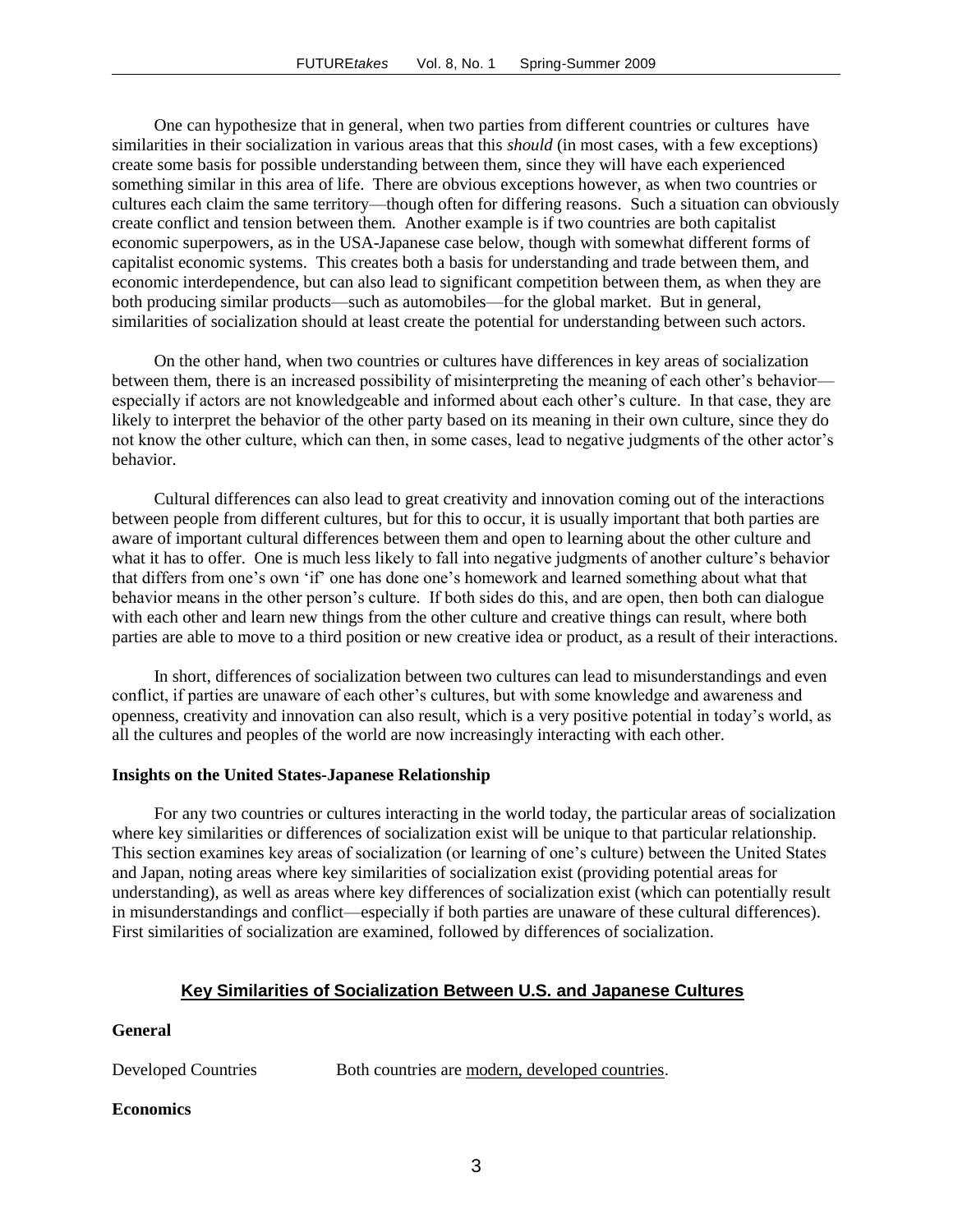| <b>Economic Superpowers</b>    | Both countries are economic superpowers.                                                                                                                                                                                                                                                                                                                                                                                                                                           |  |
|--------------------------------|------------------------------------------------------------------------------------------------------------------------------------------------------------------------------------------------------------------------------------------------------------------------------------------------------------------------------------------------------------------------------------------------------------------------------------------------------------------------------------|--|
| <b>Capitalist Economies</b>    | Both countries have advanced, capitalist economic systems, though both<br>are suffering in the current global recession.                                                                                                                                                                                                                                                                                                                                                           |  |
| Pacific Rim Leaders            | Both countries are key economic leaders and powers in the Pacific Rim,<br>where the information revolution emerged and is driving the global<br>economy.                                                                                                                                                                                                                                                                                                                           |  |
| <b>Technology</b>              |                                                                                                                                                                                                                                                                                                                                                                                                                                                                                    |  |
| <b>Technological Powers</b>    | Both countries are advanced, technological powers.                                                                                                                                                                                                                                                                                                                                                                                                                                 |  |
| <b>Information Economies</b>   | Both countries are leaders in the post-industrial, computer/information<br>revolution. Earlier, both countries were also competing leaders in the<br>development of fifth generation computers or artificial intelligence.                                                                                                                                                                                                                                                         |  |
| Robotics                       | Both countries are developing robotic technologies, although Japan is<br>ahead in this development, since they have a shortage of younger<br>workers entering the workforce, and thus do not have to unemploy<br>workers when robotic technology is introduced into the workplace.<br>Indeed, Japan has had robots making robots on the factory assembly line<br>for many years.                                                                                                   |  |
| Energy                         | Both countries have relied on nuclear energy plants for some of their<br>electrical energy needs. Despite the dropping of bombs on Hiroshima<br>and Nagasaki, Japanese still support the development of nuclear energy<br>because their lack of domestic energy resources makes them energy<br>dependent.                                                                                                                                                                          |  |
| <b>Space Programs</b>          | Both countries have significant space programs.                                                                                                                                                                                                                                                                                                                                                                                                                                    |  |
| Geostrategic                   |                                                                                                                                                                                                                                                                                                                                                                                                                                                                                    |  |
| Isolationism<br>history.       | Both countries have had significant periods of isolationism in their                                                                                                                                                                                                                                                                                                                                                                                                               |  |
| <b>Moat Mentality</b>          | Both countries could be said to have a "moat mentality"—being<br>surrounded by water and ocean on both sides (USA) or on all sides<br>(Japan). This has helped<br>protect both countries from attack by<br>other countries in their history and has allowed for periods of national<br>development relatively cut off from European influence (USA) or from<br>Chinese/Asian influence (Japan), as well as from Western influence<br>(Japan until World War II and its aftermath). |  |
| <b>Shared Military History</b> |                                                                                                                                                                                                                                                                                                                                                                                                                                                                                    |  |
| <b>Mutual Military Targets</b> | During World War II, both countries were the target of military attacks<br>by the other country—the United States by the Japanese attack on Pearl                                                                                                                                                                                                                                                                                                                                  |  |

Harbor, which brought the United States into World War II; and the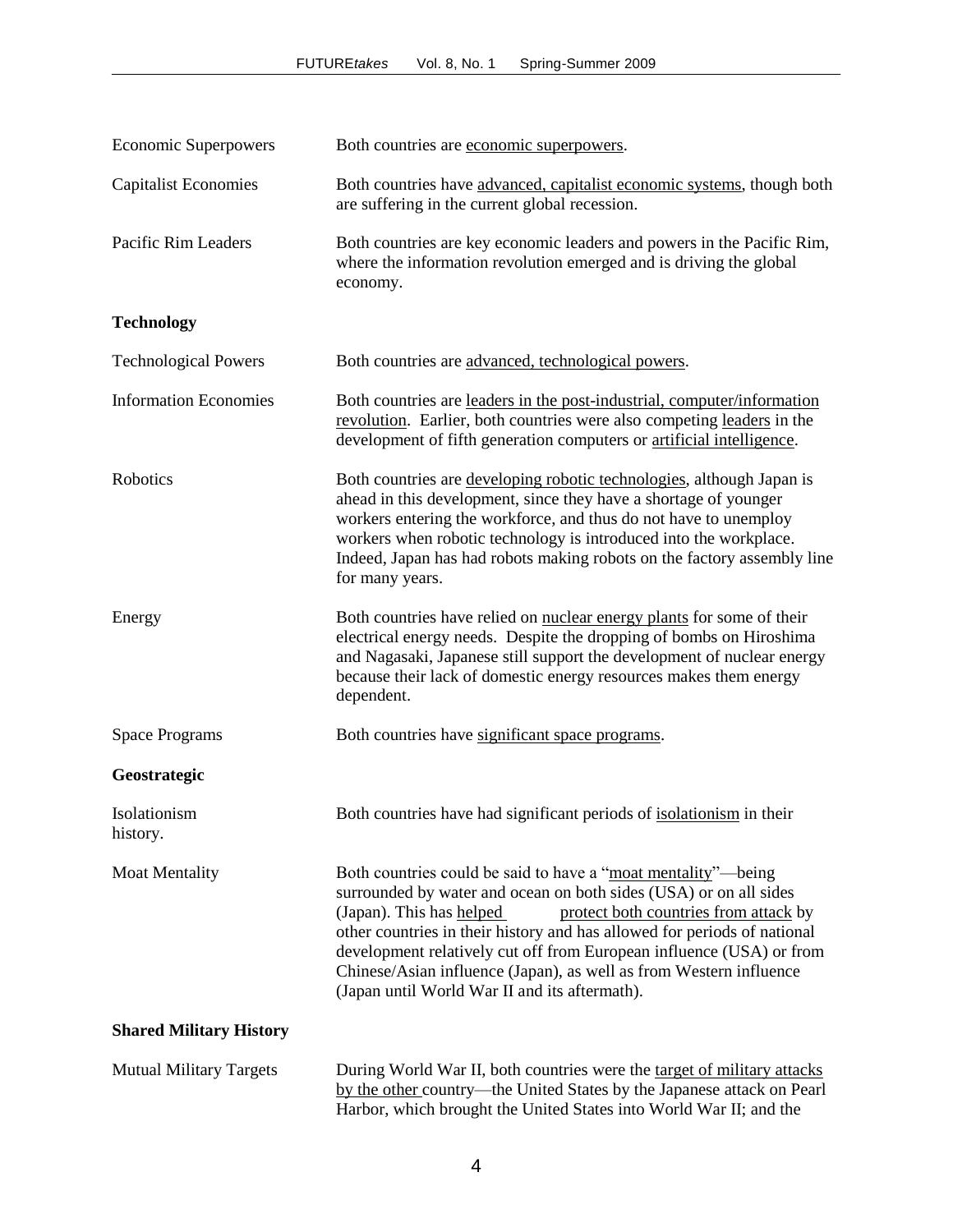|                           | Japanese by the United States bombing of Hiroshima and Nagasaki,<br>which led to the Japanese surrender at the end of World War II.                                                                                                                                                                                                                                                                                                                                                                                                                                                                                                                                                                                                                                                                                                                                                                               |
|---------------------------|-------------------------------------------------------------------------------------------------------------------------------------------------------------------------------------------------------------------------------------------------------------------------------------------------------------------------------------------------------------------------------------------------------------------------------------------------------------------------------------------------------------------------------------------------------------------------------------------------------------------------------------------------------------------------------------------------------------------------------------------------------------------------------------------------------------------------------------------------------------------------------------------------------------------|
| <b>Mutual Adversaries</b> | During World War II, both countries were adversaries—the United<br>States being part of the Allied Powers, the Japanese being part of the<br>Axis Powers. Because the United States dropped the atomic bomb on<br>Japan, and Japan is the only country in the world to experience such<br>devastation, this human tragedy (which some people claim was necessary<br>to end the war more quickly) forever binds the two countries together—<br>although this is not really a similarity.                                                                                                                                                                                                                                                                                                                                                                                                                           |
| <b>Western Allies</b>     | Both countries have been Western bloc allies since the end of World War<br>II in the Cold War alliance against the Soviet Bloc, continuing after the<br>end of the Cold War.                                                                                                                                                                                                                                                                                                                                                                                                                                                                                                                                                                                                                                                                                                                                      |
| <b>Political System</b>   |                                                                                                                                                                                                                                                                                                                                                                                                                                                                                                                                                                                                                                                                                                                                                                                                                                                                                                                   |
| Democracy                 | Both countries have democratic political systems—the United states<br>since the beginning of the republic; Japan since the end of World War II,<br>when a democratic system of government was introduced into Japan, as<br>part of the peace settlement under General MacArthur. The Japanese<br>democratic system is based partly on a U.S. model, i.e., the Constitution<br>and Supreme Court, and partly on a European model, i.e., the Japanese<br>Diet or Parliament.                                                                                                                                                                                                                                                                                                                                                                                                                                        |
| Judiciary                 | Both countries have a Supreme Court, but they are viewed and used<br>somewhat differently, due to the different cultures of the two countries.<br>In the United States, with its focus on individual assertiveness and<br>competitiveness, the number of people suing other people and taking<br>their cases to court is very high. Indeed, the United States can be seen to<br>be a very adversarial society in this respect. In contrast, Japanese culture<br>still places a high premium on group identity and harmony, and<br>therefore, if a conflict is irresolvable outside of court, necessitating going<br>to court, this is seen as an admission of failure, to be avoided if at all<br>possible.                                                                                                                                                                                                       |
| Democracy in Action       | While both countries are democratic, Japan is a much newer democracy.<br>Also, the Liberal Democratic Party or LDP has largely dominated<br>Japanese politics for 55 years in the post-war period—since 1955. By<br>some accounts, U.S. influence, motivated by a desire to limit the power<br>of the socialist and communist parties, played a role in this. Prior to<br>August 2009, it was only for 10 months in 1993-1994 that other political<br>parties formed a majority coalition in the Parliament or Diet, allowing<br>them to select the Prime Minister. Political power has largely alternated<br>between different factions within the Liberal Democratic Party.<br>Nonetheless, a big change occurred on August 29, 2009, when the<br>Democratic Party of Japan or DPJ won a landslide election. One sign of<br>a more mature democracy is having more than one viable national<br>political party. |

**Demographics**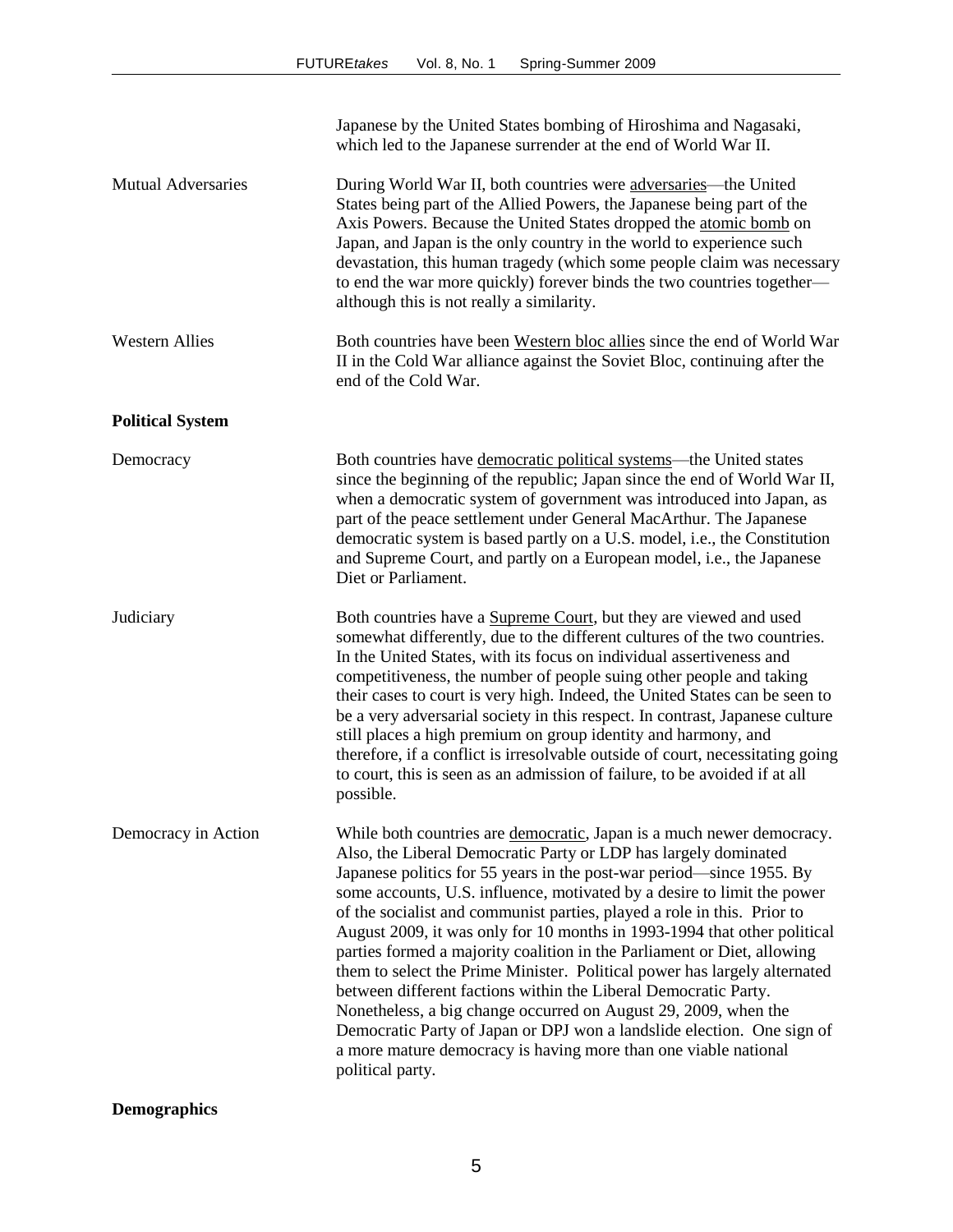| Social Class             | The great majority of people in both countries consider themselves to be<br>middle class. Nonetheless, the range of income between the wealthiest<br>and poorest in society is much greater in the USA than in Japan.                                                                                                                                                                                                                                                                                                                                                                                                                                                                                                                                                                                                                                                                                                                                                                |
|--------------------------|--------------------------------------------------------------------------------------------------------------------------------------------------------------------------------------------------------------------------------------------------------------------------------------------------------------------------------------------------------------------------------------------------------------------------------------------------------------------------------------------------------------------------------------------------------------------------------------------------------------------------------------------------------------------------------------------------------------------------------------------------------------------------------------------------------------------------------------------------------------------------------------------------------------------------------------------------------------------------------------|
| Women's Movements        | Both countries have significant women's movements, although the issues<br>being dealt with in the U.S. and Japan are somewhat different. Women<br>in the U.S. are seeking access to higher positions of authority,<br>responsibility, and decision making in business, government, academia,<br>and community organizations, while women in Japan are to a greater<br>extent trying to gain greater benefits for female part-time workers, since<br>many Japanese women, after they marry, are in this position. Indeed,<br>women in Japan are largely responsible for the household budget and for<br>the education of their children, while men, including "salarymen," work<br>very long hours, making such long hours difficult for women with<br>children. Nonetheless, 40 percent of working-age women in Japan are<br>working, and increasing numbers of married women are working.                                                                                           |
| <b>Aging Populations</b> | Both countries—as indeed all developed countries—have aging<br>populations (due partly to declining birth rates and to longer lifespans),<br>meaning there will be an increasing shortage of younger workers<br>entering the workforce in both countries in the future. In the U.S.,<br>immigration has made up for declining birth rates. In Japan, declining<br>birth rates have led to robots being introduced into the factory assembly<br>line and workplace at a faster rate, without putting people out of work as<br>a result.                                                                                                                                                                                                                                                                                                                                                                                                                                               |
| Children and Family      | Both Americans and Japanese have children, family, and friends whom<br>they care about and love, and children that will form the next generation,<br>whom they want to survive and prosper.                                                                                                                                                                                                                                                                                                                                                                                                                                                                                                                                                                                                                                                                                                                                                                                          |
| <b>Culture</b>           |                                                                                                                                                                                                                                                                                                                                                                                                                                                                                                                                                                                                                                                                                                                                                                                                                                                                                                                                                                                      |
| Art and Culture          | Both countries have rich cultural and artistic traditions—including art,<br>music, literature, theatre, dance, etc.—although Japanese culture is<br>obviously much older and the traditional art forms are also different.                                                                                                                                                                                                                                                                                                                                                                                                                                                                                                                                                                                                                                                                                                                                                           |
|                          | Synergistic Cultural Influences While United States culture is originally more European and Western<br>based, and Japanese culture is originally more Chinese and Eastern<br>based, both countries are currently having significant impacts on each<br>other's cultures—in technology, legal, philosophy, lifestyle, food, and<br>other areas. Indeed, because both cultures are in some respects polar<br>opposites of each other (United states culture focusing more on<br>individual identity, and Japanese culture focusing more on group identity<br>and harmony), some believe that U.S. and Japanese cultures can actually<br>learn much from each other. Abraham Maslow said that a synergistic<br>society would be one in which the needs of the individual and the group<br>could both be met. If so, then both Eastern and Western cultures<br>(including Japanese and American cultures) each have half of the puzzle<br>for figuring out how to create global synergy! |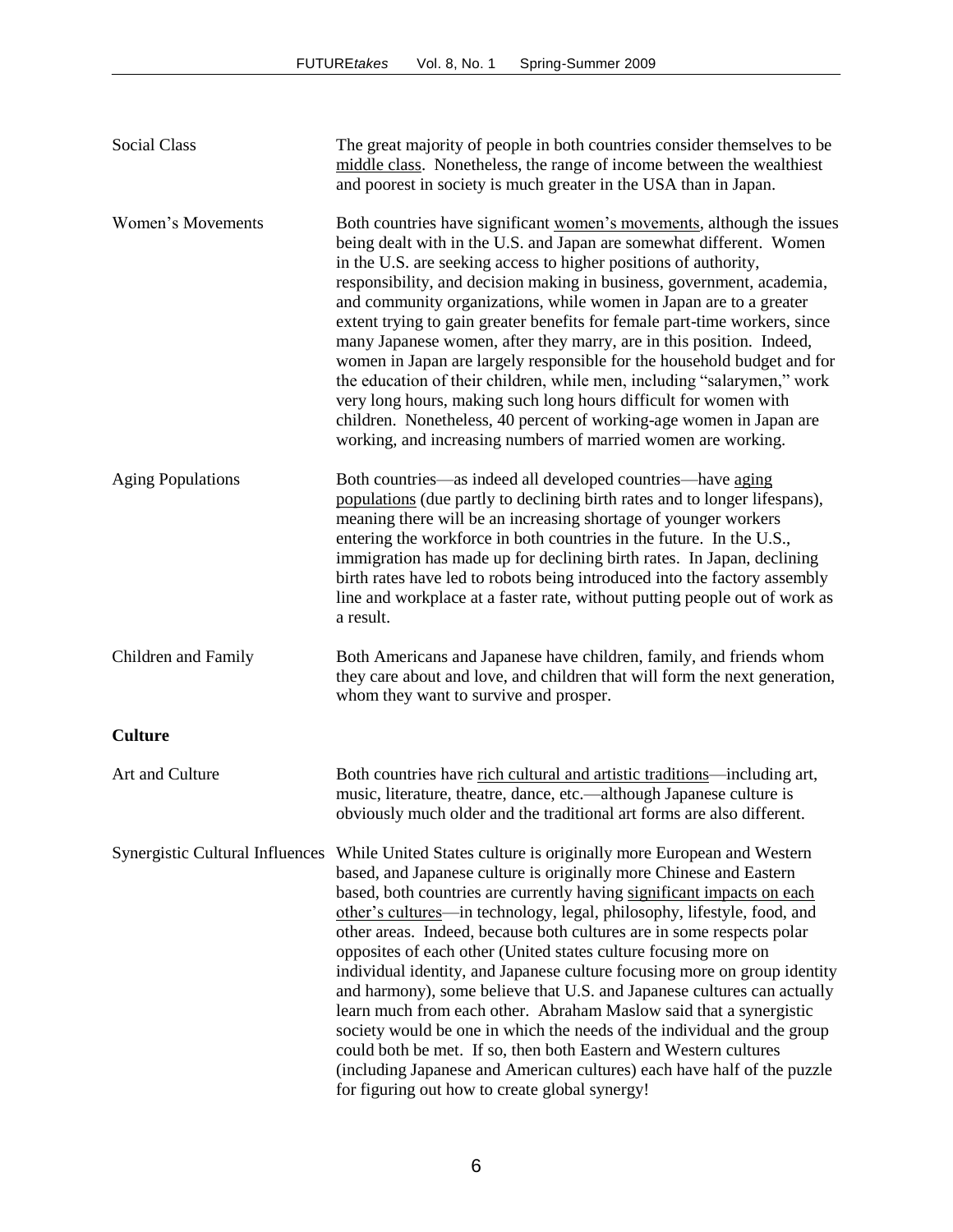| <b>Religious Roots</b>      | Both countries have significant, though differing religious traditions<br>existing since the founding of both countries: Shintoism, and later<br>Buddhism, plus a much smaller percentage of Christians, in Japan; and<br>Christianity, plus Judaism, and now almost all religious traditions in the<br>United States—especially in major urban centres, where immigrants<br>from all world cultures and religions now live in sizeable numbers.                                                                                                             |
|-----------------------------|--------------------------------------------------------------------------------------------------------------------------------------------------------------------------------------------------------------------------------------------------------------------------------------------------------------------------------------------------------------------------------------------------------------------------------------------------------------------------------------------------------------------------------------------------------------|
| <b>Sports</b>               | Both countries have significant and diversified sports programs-<br>including baseball, which is a very popular sport in both countries<br>(showing U.S. influence on Japan), as well as the martial arts (showing<br>Japanese, Korean, and Chinese influence on the United States), and other<br>sports.                                                                                                                                                                                                                                                    |
| <b>Other</b>                |                                                                                                                                                                                                                                                                                                                                                                                                                                                                                                                                                              |
| Organized Crime; Corruption | Organized crime and political plus economic corruption and greed exist<br>in both countries. The U.S. has the Mafia and Japan has the Yakuza. In<br>the U.S., Mafia families still play a role. In addition, greed, corruption,<br>and lack of sufficient regulation of the private sector can be seen in the<br>recent subprime loan housing crisis, bank failures, and Wall Street<br>financial crises. In Japan, ties between the Yakuza, Japanese<br>government, and certain businesses go back before World War II to the<br>1600's and continue today. |
| Pollution                   | Both countries have pollution problems, which in both countries are<br>largely the result of the industrial revolution. These pollution problems<br>are still with us today, even though both countries are leaders in the<br>information revolution.                                                                                                                                                                                                                                                                                                        |
| Earthquakes                 | Both countries (being influenced by the "ring of fire" surrounding the<br>Pacific Basin) are earthquake prone.                                                                                                                                                                                                                                                                                                                                                                                                                                               |
| Global Warming              | Both countries, as the world in general, are facing effects of global<br>warming, including dangers of sea levels rising, which can endanger<br>coastal cities. This includes the East and West coasts of the USA, and<br>the coastlines of Japan's four major islands.                                                                                                                                                                                                                                                                                      |
| One Planet                  | People from both countries—indeed all countries—breathe the same air<br>from planet earth. We are also all part of nature and all tied to earth as<br>our life-support system, and therefore all responsible for being stewards<br>of the earth—even though we do not all recognize the importance of this<br>yet.                                                                                                                                                                                                                                           |
| One Humanity                | People from both countries share a common humanity and common<br>features of the human condition, i.e., we are born, we live a life, and<br>ultimately we are all mortal and die. This human condition gives us<br>much we share in common in terms of seeking to find and create a<br>meaningful life for ourselves and our posterity while we are here.                                                                                                                                                                                                    |

# **Key Differences of Socialization Between U.S. and Japanese Cultures**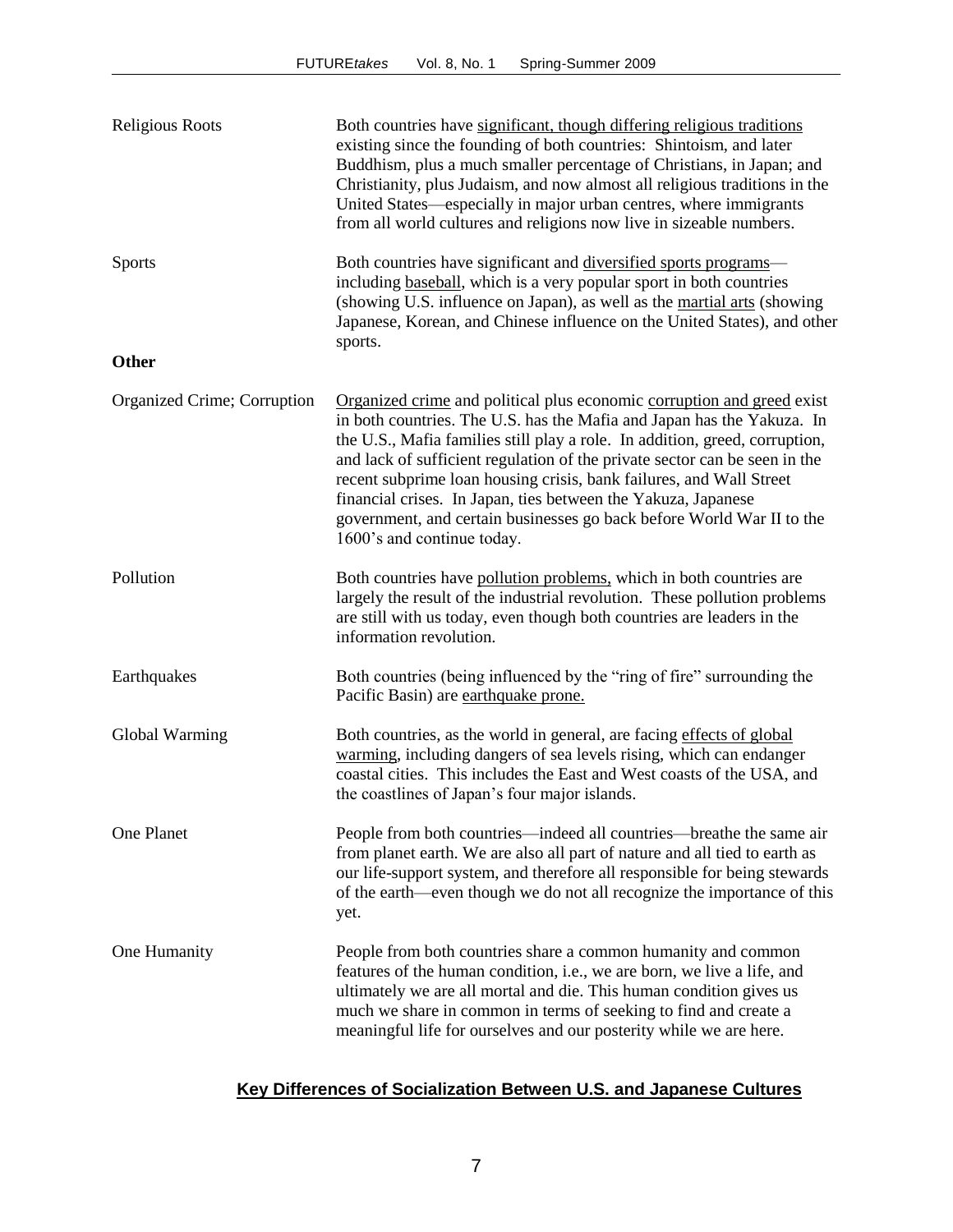# **Demographics**

| Ethnicity    | The U.S. has a very heterogeneous,<br>multi-ethnic population mix<br>(indeed, a mini world in many large<br>cities today). While people once<br>thought this would lead to a<br>"melting pot," the "salad bowl"<br>model (based on unity and<br>diversity) is now more prevalent.                                                                                                                                                                      | Japan has a very homogeneous<br>population – indeed one of the most<br>homogeneous population in the<br>world, being 99% Japanese, with a<br>small percentage of AINOU (in<br>Hokkaido) and Koreans (who, though<br>Asian in appearance are not accepted<br>as Japanese, although some take on<br>Japanese names).                                                                                                                                                                                                                                             |
|--------------|--------------------------------------------------------------------------------------------------------------------------------------------------------------------------------------------------------------------------------------------------------------------------------------------------------------------------------------------------------------------------------------------------------------------------------------------------------|----------------------------------------------------------------------------------------------------------------------------------------------------------------------------------------------------------------------------------------------------------------------------------------------------------------------------------------------------------------------------------------------------------------------------------------------------------------------------------------------------------------------------------------------------------------|
| Origins      | The rich, diverse cultural mix of<br>the American population is no<br>doubt due to the fact that (except<br>for the Native Americans who were<br>already there), the U.S. is almost<br>totally a nation of immigrants-<br>coming not only from European<br>Nations but also from Asia, Africa,<br>the Middle East, and Latin<br>America.                                                                                                               | The <u>origins</u> of the Japanese people are<br>not totally known, although the<br>Japanese—including the Emperor and<br>his family—claim to be descendants<br>of the Sun Goddess Amaterasu, who<br>founded Japan. There are different<br>theories, but no definite conclusions,<br>about where the Japanese people<br>originally immigrated from. It has<br>been hypothesized that some came<br>from Southeast Asia and others from<br>East Asia.                                                                                                            |
| Assimilation | U.S. culture is more <i>inclusive</i> ,<br>traditionally a nation of immigrants<br>welcoming people from many<br>countries. Indeed the Statue of<br>Liberty—beckoning people from<br>many lands to the Eastern shores of<br>the U.S. with strains of "give me<br>your tired, your poor, your teeming<br>masses yearning to be free"—best<br>epitomizes what the U.S.<br>symbolizes at its best to its own<br>citizens and to citizens of the<br>world. | Japanese culture is more tribal and<br>exclusive, partly based on a period of<br>isolationism, when their identity as a<br>people deepened. While Japanese are<br>most hospitable and helpful to foreign<br>guests visiting their country, if you<br>not born Japanese, you will never be<br>accepted as a member of "The<br>Japanese Tribe." This tribal nature of<br>Japanese identity is now being tested,<br>as Japanese economic influence<br>around the world grows, making<br>interactions with many cultures of the<br>world inevitable and necessary. |
| Identity     | The U.S. is a more individualistic<br>culture, i.e., one's identity comes<br>through one's sense of oneself as a<br>separate individual. From the<br>moment one is born, one is<br>rewarded for standing out as an<br>individual from the group—in great<br>contrast with Japan, making the<br>two cultures almost polar opposites<br>in this respect.                                                                                                 | Japan is a more group-oriented<br>culture i.e. one's identity comes<br>through one's relationship with others<br>in groups and with nature. Indeed,<br>there is little sense of an individual<br>identity, separate from one's<br>relationship with the group. From an<br>early age, one is rewarded for<br>subordinating one's own needs to<br>those of the group ("the nail that                                                                                                                                                                             |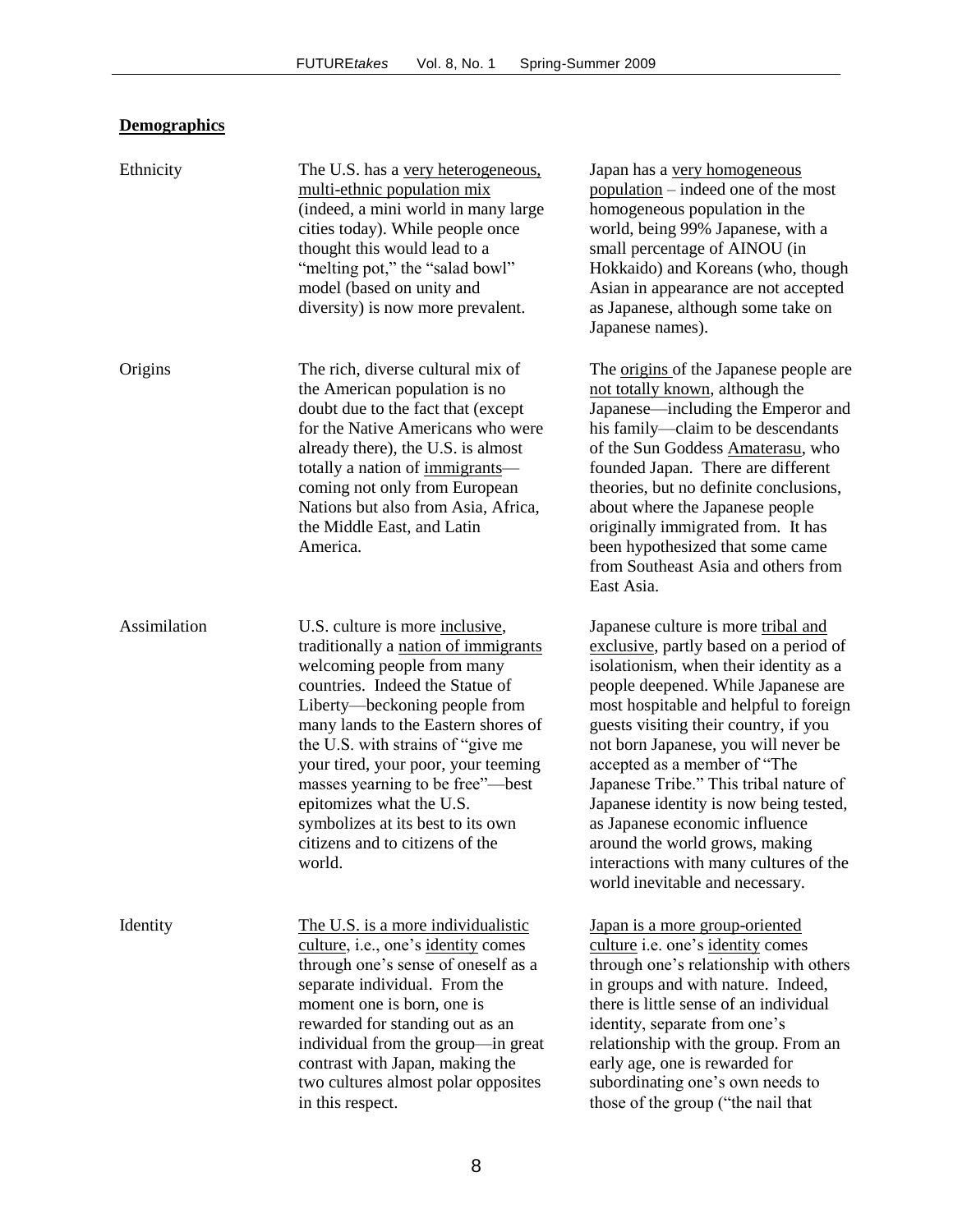stands out is hammered down") and for being in harmony with the group. If the group does well, members of the group will do well.

# **Culture**

| Context                                    | The U.S. is a more low-context<br>culture—indeed, one of the most<br>low context cultures on earth. In<br>short, American culture is very<br>goal oriented. Americans like to<br>get down to business and to a<br>discussion of details right away, so<br>that they can arrive at an agreement<br>as quickly as possible, and begin<br>the work. Americans say "time is | Japanese culture is a more high<br>context culture as are most non-<br>Western cultures. In short, identity<br>comes through one's relationship with<br>others, and one must take time to<br>establish such relationships as a<br>prerequisite for doing business or<br>negotiating with someone, which<br>takes time. One cannot get down to<br>the details of a negotiation until this                                                                                 |
|--------------------------------------------|-------------------------------------------------------------------------------------------------------------------------------------------------------------------------------------------------------------------------------------------------------------------------------------------------------------------------------------------------------------------------|--------------------------------------------------------------------------------------------------------------------------------------------------------------------------------------------------------------------------------------------------------------------------------------------------------------------------------------------------------------------------------------------------------------------------------------------------------------------------|
|                                            | money" and are known as a very<br>practical "can do" culture.                                                                                                                                                                                                                                                                                                           | broader societal context is first<br>established.                                                                                                                                                                                                                                                                                                                                                                                                                        |
| Archetypes                                 | Since identity in the U.S. is more as<br>a separate individual, and the<br>culture is goal-oriented, this<br>represents the male principle,<br>which U.S. culture (and Western<br>culture in general) represent.                                                                                                                                                        | In Japan, since identity is more in<br>relationship to others and the culture<br>is more process oriented, this<br>represents the female principle, which<br>Japanese culture (and Eastern culture<br>in general) represent.                                                                                                                                                                                                                                             |
| Creativity in<br>Science and<br>Technology | The individualistic goal oriented<br>nature of American culture seems<br>to translate into a gift for new<br>ideas, including new scientific<br>discoveries on a more abstract level<br>(many Nobel Prizes in science) and<br>new technological innovations on a<br>more applied level—a major reason<br>why the U.S. is called a "can-do"<br>culture.                  | The more group and process-oriented<br>nature of Japanese culture seems to<br>translate into a gift for taking ideas<br>originally borrowed from elsewhere<br>(China at one time, then the West)<br>and then using a group consensus-<br>building process, to find innovative<br>ways to move towards perfection of<br>an existing form or product (leading<br>to many patents today), as well as<br>numerous worker suggestions for<br>improving the factory production |

process itself.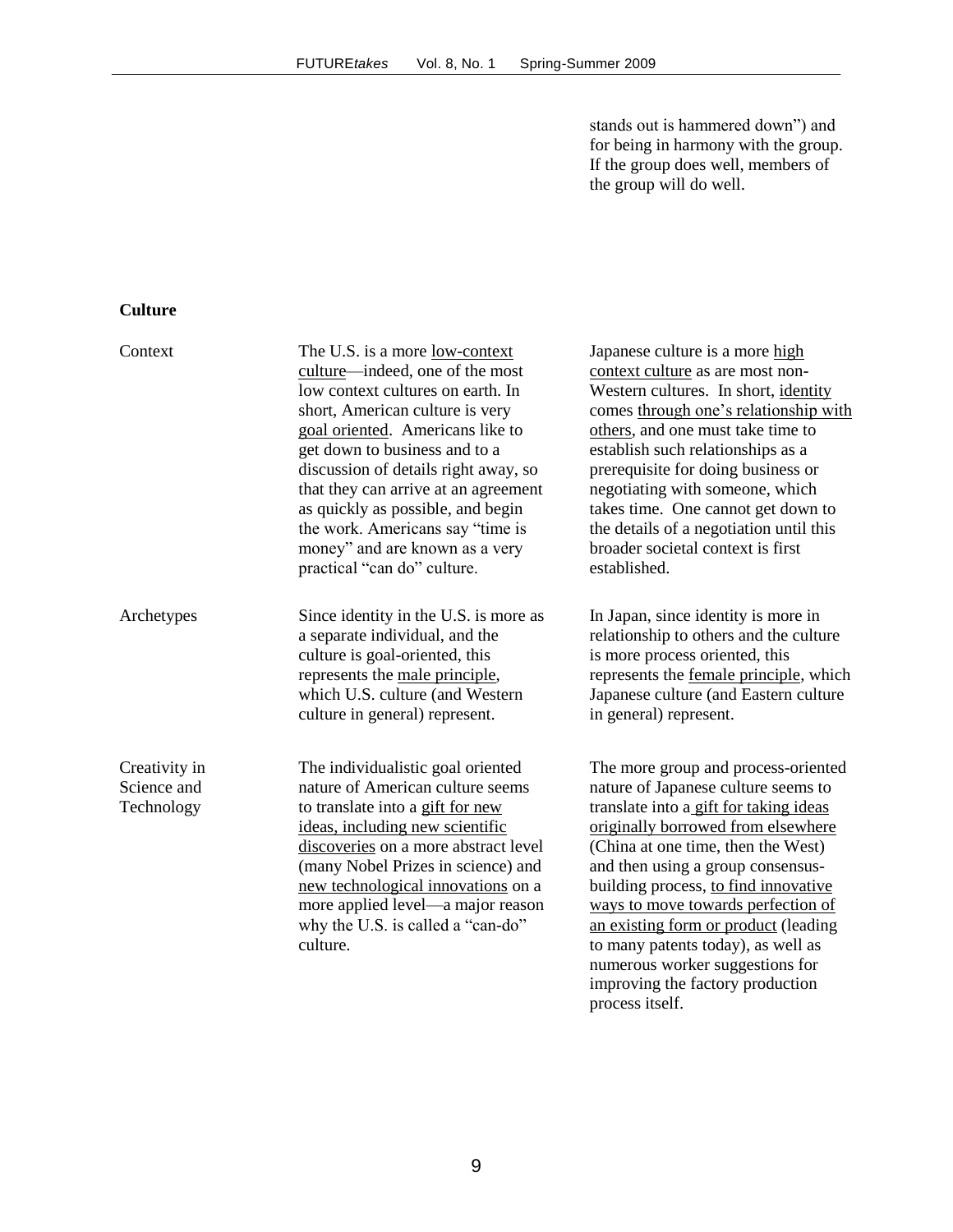| <b>Basic</b>          | The U.S. is a more direct culture,                                          | Japan is a more indirect culture, i.e., |
|-----------------------|-----------------------------------------------------------------------------|-----------------------------------------|
| Communication         | i.e., people say what they think, get                                       | people find it very difficult and       |
| <b>Styles</b>         | right to the point, and have no                                             | uncomfortable to say "no," out of a     |
|                       | difficulty saying "no." Indeed the                                          | desire to maintain the harmony of the   |
|                       | U.S. is one of the most direct                                              | group. Instead of "no," people often    |
|                       | cultures on earth. Foreigners, in                                           | say "Yes, but" or "Yes, maybe           |
|                       | contrast, often view this behavior                                          | later," which Westerners often          |
|                       | as somewhat rude and aggressive,                                            | interpret literally and therefore       |
|                       | making them feel uncomfortable.                                             | incorrectly, creating frequent          |
|                       |                                                                             | misunderstandings in East-West          |
|                       |                                                                             | negotiations.                           |
| <b>Cultural Memes</b> | In summary, U.S. culture has                                                | In summary, Japanese culture has        |
|                       | individual identity, is low context                                         | collective/group identity, is high-     |
|                       | and goal-oriented, and has a direct                                         | context and process oriented, and has   |
|                       | communication style, creating a                                             | an indirect communication style,        |
|                       | dominant U.S. cultural meme.                                                | creating a dominant Japanese cultural   |
|                       |                                                                             | meme.                                   |
|                       |                                                                             |                                         |
|                       | $MOTF$ : Recause the two cultures are so different in this respect II S and |                                         |

*Because the two cultures are so different in this respect, U.S. and Japanese people must each stretch to understand each other's cultures and must put themselves in the place of each other's culture. The people can also learn much from each other as well, including that their respective cultures are learned maps or visions of reality, not ultimate reality.*

### **Communications Styles**

Eye contact In the U.S., people look directly into each other's eyes. Americans believe that people who do not look you directly in the in the eyes are hiding something or are not being honest.

In Japan, people traditionally do *not* look directly into each other's eyes. They often look instead at someone's throat or Adam's apple area (though with younger Japanese people, this is somewhat changing). Japanese believe that looking someone directly in the eyes is rude or overly intrusive.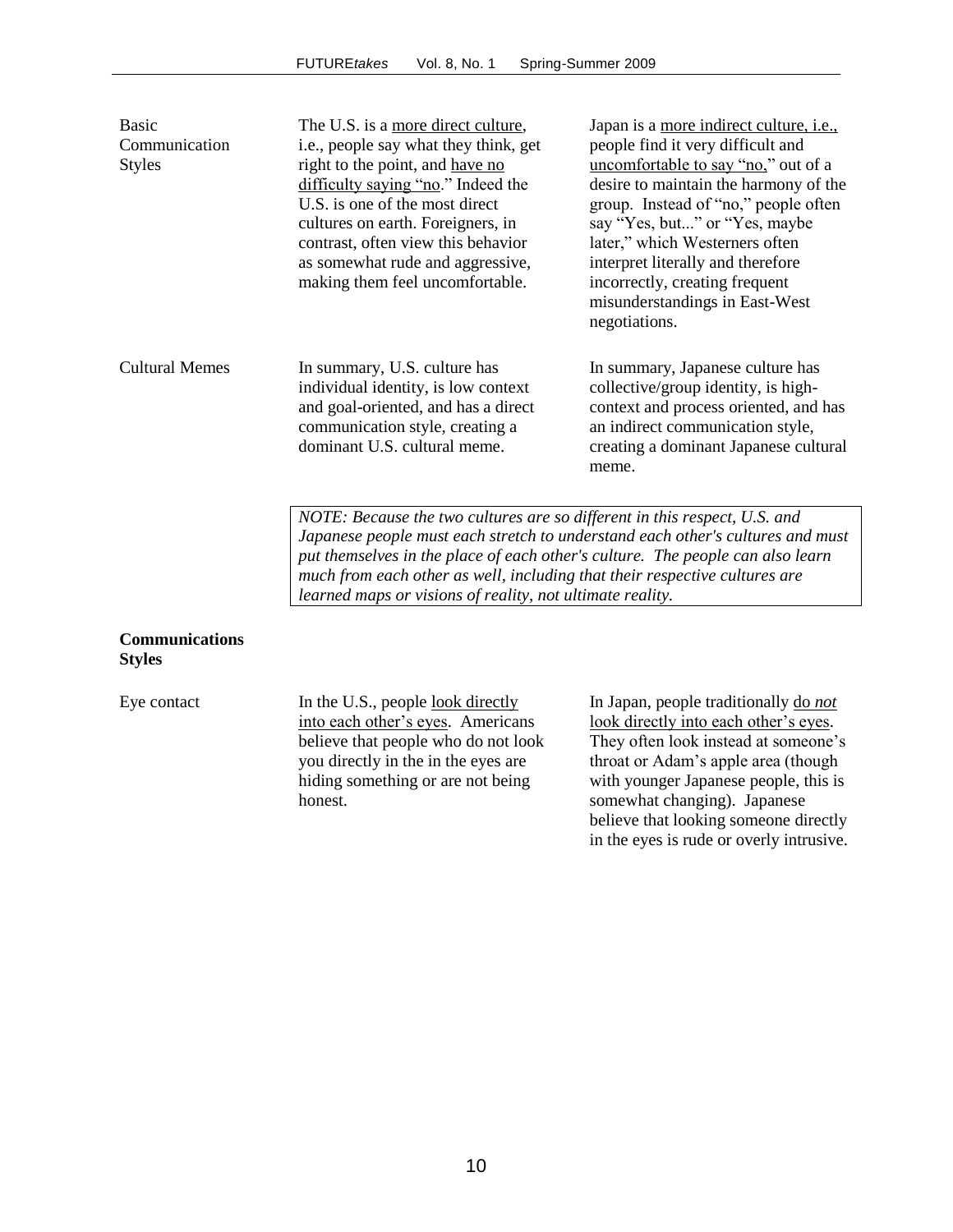| "yes" and "no"                       | Americans are more direct and say<br>what they are thinking or feeling.<br>Americans can say "No." When<br>Americans say "yes," they mean<br>"yes, I agree with you."                                                                                                                                                                      | Japanese are more indirect and say<br>things indirectly and nonverbally, out<br>of a desire to maintain the harmony of<br>the group. Japanese people have<br>great difficulty saying "no." A<br>famous article on Japan talks about<br>"16 ways to say no without saying<br>no," including "yes, but," "maybe<br>later," and non-verbally via sucking<br>in air through the teeth and then<br>saying a "SA" sound. When Japanese<br>people say "yes," they mean "yes, I<br>hear you," not "yes, I agree with<br>you." |
|--------------------------------------|--------------------------------------------------------------------------------------------------------------------------------------------------------------------------------------------------------------------------------------------------------------------------------------------------------------------------------------------|-----------------------------------------------------------------------------------------------------------------------------------------------------------------------------------------------------------------------------------------------------------------------------------------------------------------------------------------------------------------------------------------------------------------------------------------------------------------------------------------------------------------------|
| Silence                              | Americans have great difficulty<br>dealing with silence, feeling<br>uncomfortable with too much<br>silence, and often feeling<br>compelled to talk to break the<br>silence. Americans also often<br>interrupt each other while talking.                                                                                                    | The Japanese believe that interrupting<br>another person who is speaking is<br>very rude. After another person<br>speaks there is also a period of silence<br>to reflect on what that person said,<br>before beginning to reply.                                                                                                                                                                                                                                                                                      |
| Verbal /<br>Nonverbal                | Americans talk a lot and<br>communicate much more via<br>verbal communication, believing<br>the truth lies in the words<br>themselves (with Western religious<br>scriptures starting with "In the<br>beginning was the word.").<br>Americans use non-verbal<br>communication and body language<br>but may be less aware of its<br>meaning. | Japanese people are more naturally<br>distrustful of verbal forms of<br>communication, and due to their more<br>homogeneous culture, they have<br>evolved a lot more non-verbal forms<br>of communication, including certain<br>guttural sounds (which unaware<br>Americans often totally miss).                                                                                                                                                                                                                      |
| <b>Conflict</b><br><b>Resolution</b> |                                                                                                                                                                                                                                                                                                                                            |                                                                                                                                                                                                                                                                                                                                                                                                                                                                                                                       |
| <b>Basic Tenets</b>                  | The U.S. is an individualistic and<br>conflict-prone culture, which often<br>uses adversarial techniques, such as<br>litigation, direct confrontation, and<br>bargaining, to try to resolve<br>conflicts.                                                                                                                                  | Japan is a group-oriented, and conflict<br>avoidant culture, which seeks to<br>maintain the harmony of relationships<br>(build up over long periods of time) at<br>all costs. Thus direct adversarial<br>negotiations and bargaining are very<br>painful to most Japanese and they                                                                                                                                                                                                                                    |

seek to avoid such confrontations.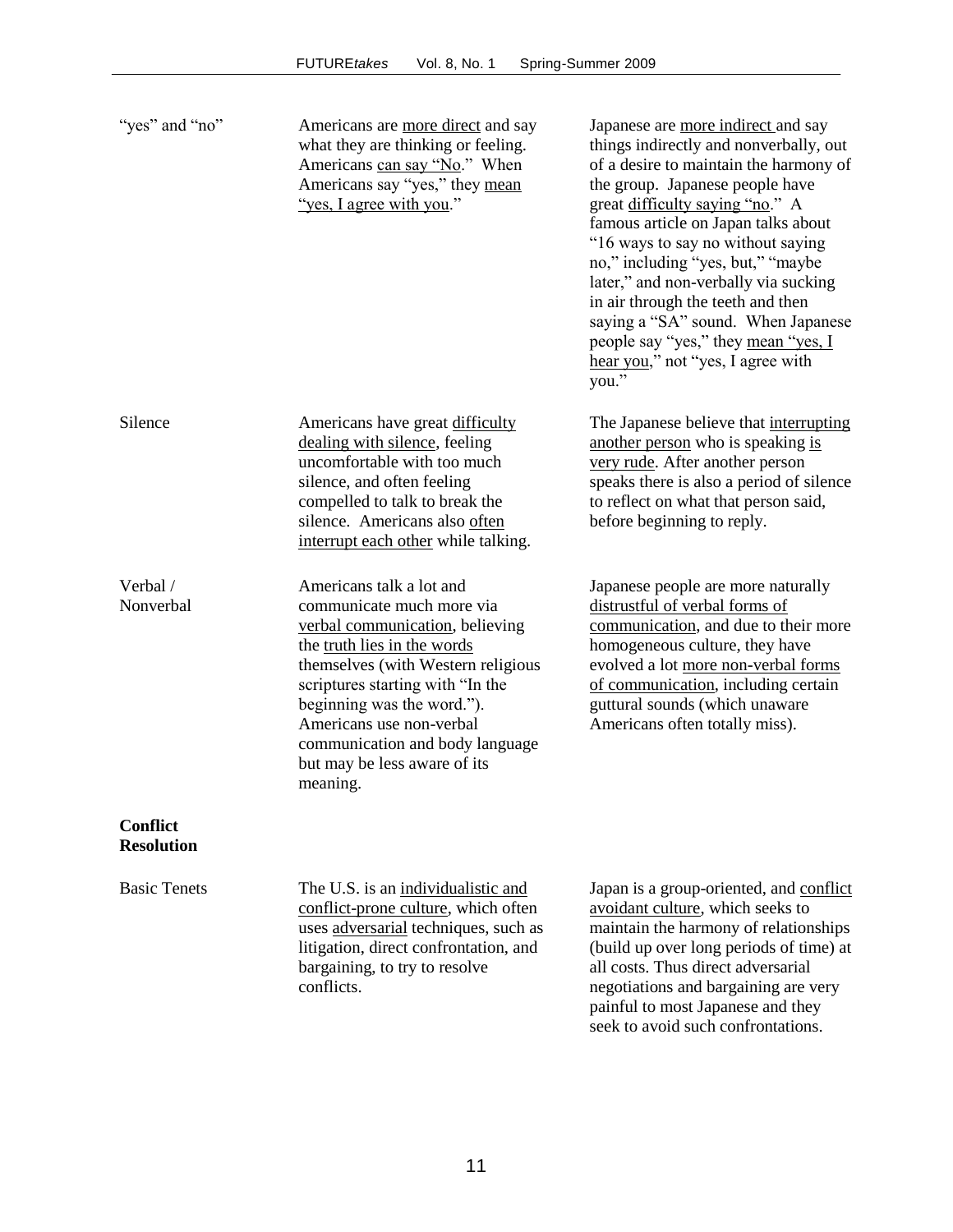| Litigation vs.<br>Mediation | Litigation is the most common<br>traditional form of conflict<br>resolution in U.S. culture, and it<br>can be very adversarial. There is<br>therefore a recent movement<br>towards alternative dispute<br>resolution (ADR) techniques,<br>including negotiation, arbitration,<br>and mediation, to provide<br>alternatives that are less<br>adversarial. This has been called a<br>social movement and an alternative<br>to litigation and violence. | Mediation is the most common,<br>traditional form of conflict resolution<br>in Japanese culture, where a third<br>party mediator (trusted in the<br>community) goes back and forth<br>informally between the parties to help<br>resolve any conflicts more indirectly<br>and with less overt conflict. More<br>recently, Japan has begun importing<br>western lawyers, for certain kinds of<br>cases, but generally it is still<br>considered a sigh of failure to have to<br>go to court to resolve a conflict.<br>(Courts were established in Japan at<br>the end of World War II by the U.S.<br>occupying forces under general<br>MacArthur, as part of the democratic<br>institutions imposed on Japan as part<br>of peace settlement. This is an<br>interesting case of where institutions<br>transported from one culture to<br>another do not always function the<br>same way in the second culture.) |
|-----------------------------|------------------------------------------------------------------------------------------------------------------------------------------------------------------------------------------------------------------------------------------------------------------------------------------------------------------------------------------------------------------------------------------------------------------------------------------------------|--------------------------------------------------------------------------------------------------------------------------------------------------------------------------------------------------------------------------------------------------------------------------------------------------------------------------------------------------------------------------------------------------------------------------------------------------------------------------------------------------------------------------------------------------------------------------------------------------------------------------------------------------------------------------------------------------------------------------------------------------------------------------------------------------------------------------------------------------------------------------------------------------------------|
| <b>Negotiating Style</b>    |                                                                                                                                                                                                                                                                                                                                                                                                                                                      |                                                                                                                                                                                                                                                                                                                                                                                                                                                                                                                                                                                                                                                                                                                                                                                                                                                                                                              |
| Self-expression             | Americans are more likely to<br>express what they think and feel, as<br>they go along in negotiation.                                                                                                                                                                                                                                                                                                                                                | Because Japanese are taught to<br>suppress their individualistic feelings,<br>to maintain the harmony of the group,<br>occasionally those feelings may<br>erupt—but only after being patient for<br>a long time.                                                                                                                                                                                                                                                                                                                                                                                                                                                                                                                                                                                                                                                                                             |
| <b>End Goal</b>             | Americans negotiate a legal<br>contract, and can do business with<br>anyone—even someone they do not<br>like, since their legal rights are<br>protected under law and via the<br>terms of their agreement.                                                                                                                                                                                                                                           | Japanese negotiate a relationship,<br>which they cultivate and plan to<br>maintain for many years into the<br>future. The more important the<br>agreement to the Japanese, the more<br>time they will spend getting to know<br>another party before consenting to<br>sign an agreement with them, since<br>they have to know that they can rely<br>on that part in business after that. The<br>legal agreement is only secondary;<br>what is of primary importance is the<br>relationship.                                                                                                                                                                                                                                                                                                                                                                                                                   |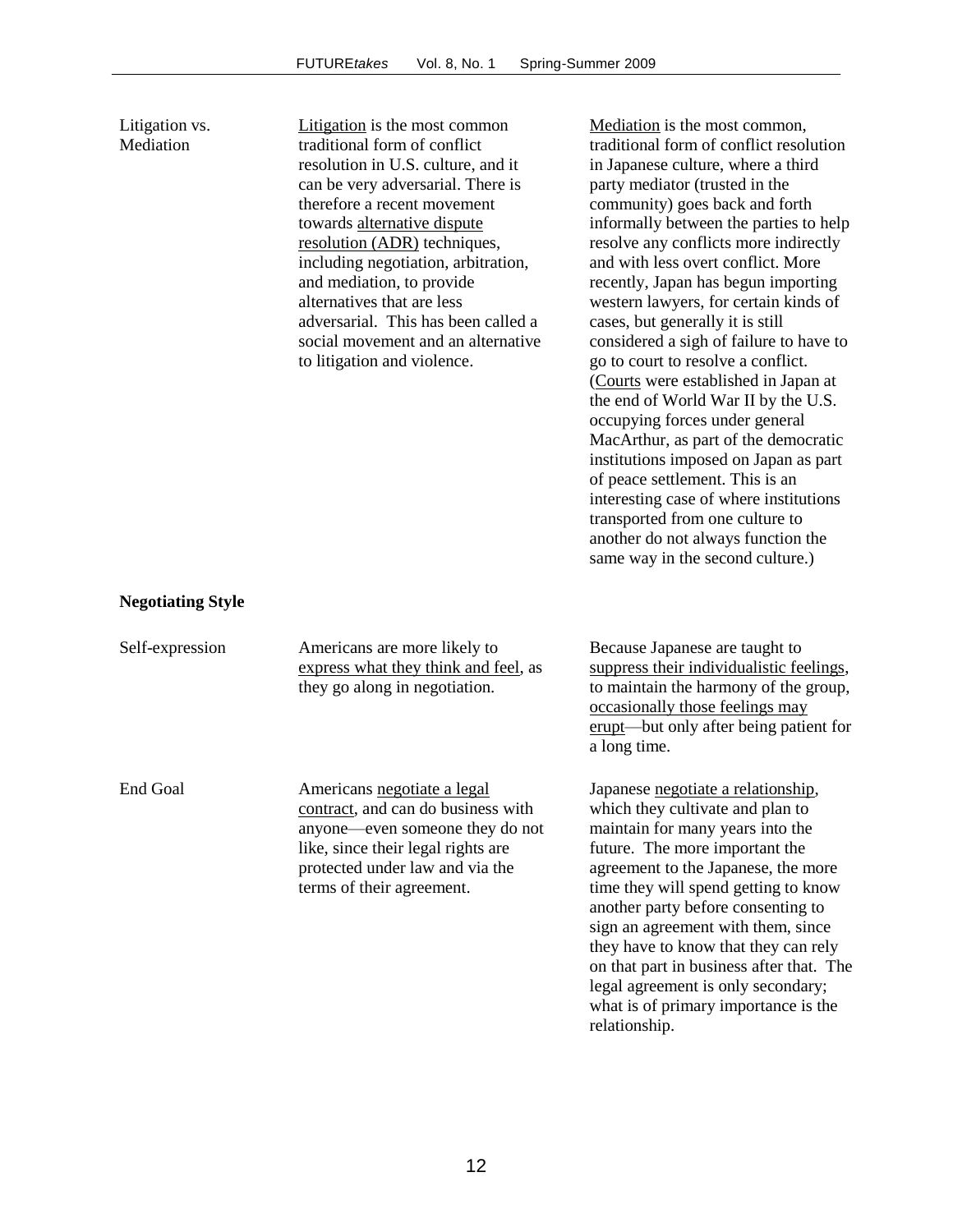| Bargaining  | The American main negotiating<br>style is to present strong initial<br>demands and then expect via hard<br>bargaining back and forth to<br>eventually come to a back-up<br>compromise position, where both<br>parties get part of their initial<br>demands met, but not all. This<br>negotiating style is based on the<br>domestic political process in the<br>U.S., where one gets at the truth via<br>hard bargaining and where<br>compromise is considered an<br>admirable outcome. | Japan's main negotiating style is to<br>spend a lot of time developing a<br>consensus during the pre-negotiation<br>phase, and to present what they think<br>is fair to both parties at the beginning<br>of negotiations, and wait to see if the<br>other side will concur or not.<br>Adversarial bargaining is avoided, as<br>it is very uncomfortable to the<br>Japanese. |
|-------------|----------------------------------------------------------------------------------------------------------------------------------------------------------------------------------------------------------------------------------------------------------------------------------------------------------------------------------------------------------------------------------------------------------------------------------------------------------------------------------------|-----------------------------------------------------------------------------------------------------------------------------------------------------------------------------------------------------------------------------------------------------------------------------------------------------------------------------------------------------------------------------|
| Emphasis    | As a <u>low context culture</u> ,<br>Americans like to get right down to<br>negotiating the details of an<br>agreement and don't spend as much<br>time on the pre-negotiation phase.                                                                                                                                                                                                                                                                                                   | In Japan, a high-context culture,<br>developing relationships and a group<br>consensus on fair policies for both<br>sides is essential before negotiations<br>begin. Thus much more time is spent<br>on the pre-negotiation stage in Japan.                                                                                                                                 |
| Flexibility | Americans often change their<br>position in the middle of<br>negotiations, when they get a new<br>idea II Stanantiatore are alco                                                                                                                                                                                                                                                                                                                                                       | Japanese people come to negotiations<br>with an <i>initial</i> position which they<br>think is fair to both parties, and they<br>find the II Standancy to change                                                                                                                                                                                                            |

**Business Practices**

idea. U.S. negotiators are also given leeway to introduce such new ideas, if they seem appropriate, during the negotiations, without first having to return home to get an approval.

find the  $U.S.$  tendency to change</u> positions mid-stream disconcerting, since it means going back home and having to develop another consensus again within their own group before returning to the negotiating table.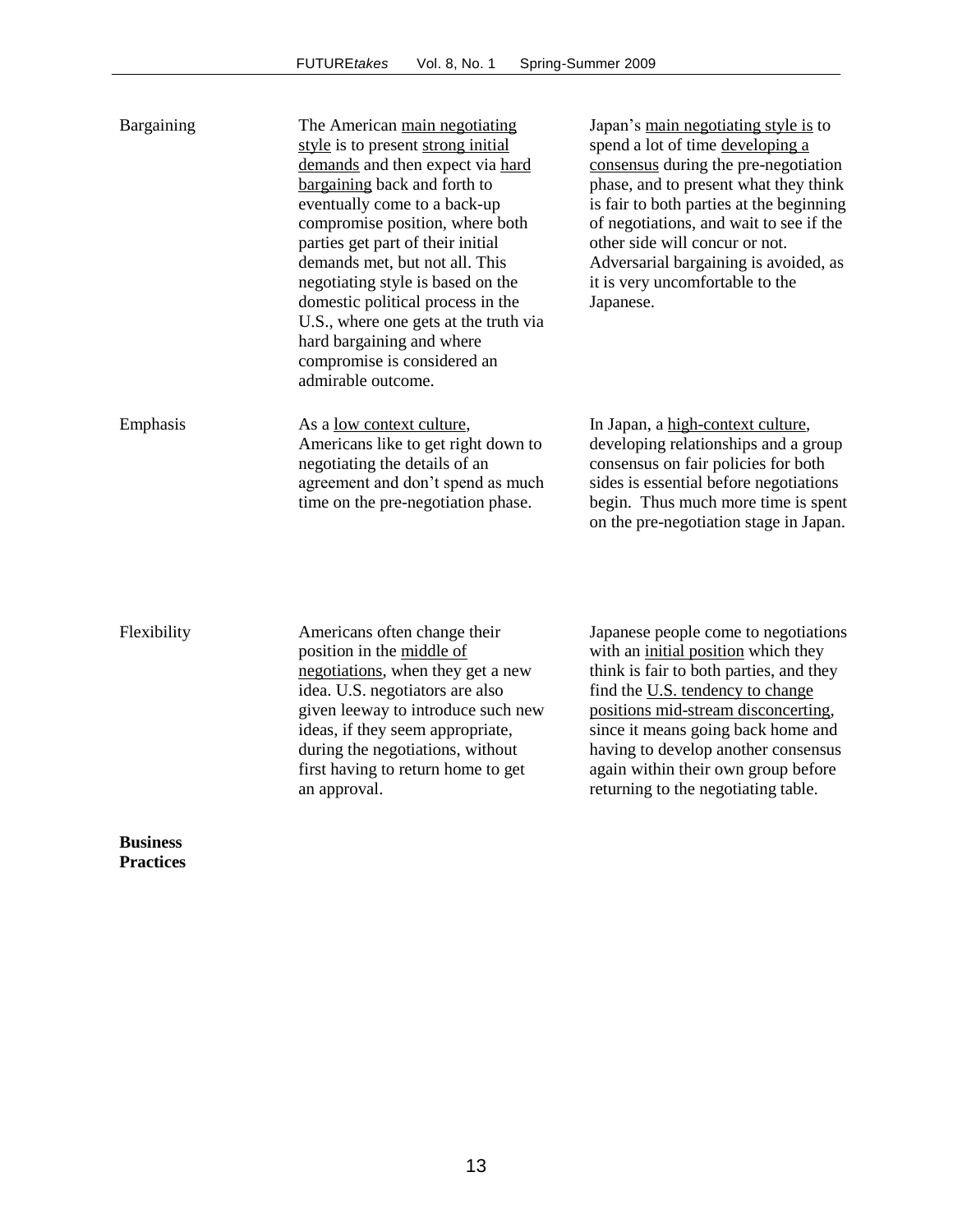| Decision-Making         | Decision-making in U.S.<br>companies was traditionally by<br>management, with participatory<br>management (under various names)<br>emerging in more recent years as<br>an alternative. Traditionally,<br>relatively quick decisions leading<br>to actions were the norm, since<br>"time is money."                                                                   | In Japan, decision-making is more by<br>consensus, which often takes longer,<br>but once the decision is made,<br>everyone is behind it, creating fewer<br>unexpected problems later. What<br>came to be called "Japanese<br>management" was influenced by<br>Deming's idea of quality circles,<br>which fit well with the group identity<br>nature of Japanese culture. (Once<br>Japanese management worked well in<br>Japan, Westerners became interested<br>in it, although Deming had earlier<br>proposed the idea in the U.S.) |
|-------------------------|----------------------------------------------------------------------------------------------------------------------------------------------------------------------------------------------------------------------------------------------------------------------------------------------------------------------------------------------------------------------|-------------------------------------------------------------------------------------------------------------------------------------------------------------------------------------------------------------------------------------------------------------------------------------------------------------------------------------------------------------------------------------------------------------------------------------------------------------------------------------------------------------------------------------|
| Objectives              | Americans often seek more short<br>term profit—often to satisfy<br>stockholders.                                                                                                                                                                                                                                                                                     | Japanese seek more long-term<br>relationships, by which they seek to<br>establish market share. Japanese<br>companies will sometimes forgo<br>short-term profit, in order to establish<br>such relationships for the long-term.                                                                                                                                                                                                                                                                                                     |
| Purchasing<br>Practices | U.S. companies generally seek to<br>buy goods needed for the products<br>they produce via competitive<br>bidding, seeking the lowest price.                                                                                                                                                                                                                          | Japanese companies—due to Keiretsu<br>Relationships established over many<br>years between a large corporation and<br>its subcontractors and sub-sub-<br>contracting companies—seek<br>consistent, reliable products from<br>known suppliers, which is more<br>important than getting the lowest<br>price.                                                                                                                                                                                                                          |
| Workplace               |                                                                                                                                                                                                                                                                                                                                                                      |                                                                                                                                                                                                                                                                                                                                                                                                                                                                                                                                     |
| <b>Job Stability</b>    | In the U.S., people seldom have<br>lifetime employment with the same<br>company. Indeed, the average<br>person has at least three different<br>careers, and ten or more different<br>jobs, in his/her lifetime. A job is<br>defined as ongoing employment<br>with the same employer, while a<br>career is defined as a chosen<br>pursuit, profession, or occupation. | In Japan, people who work for large<br>corporations (or MNCs) usually have<br>lifetime employment with the same<br>company. While this is beginning to<br>change, especially with some young<br>people, it is still generally seen as a<br>negative thing to change jobs. People<br>working for smaller companies,<br>however, do not have the same job<br>security. Many women, after they<br>marry, also have part-time jobs.                                                                                                     |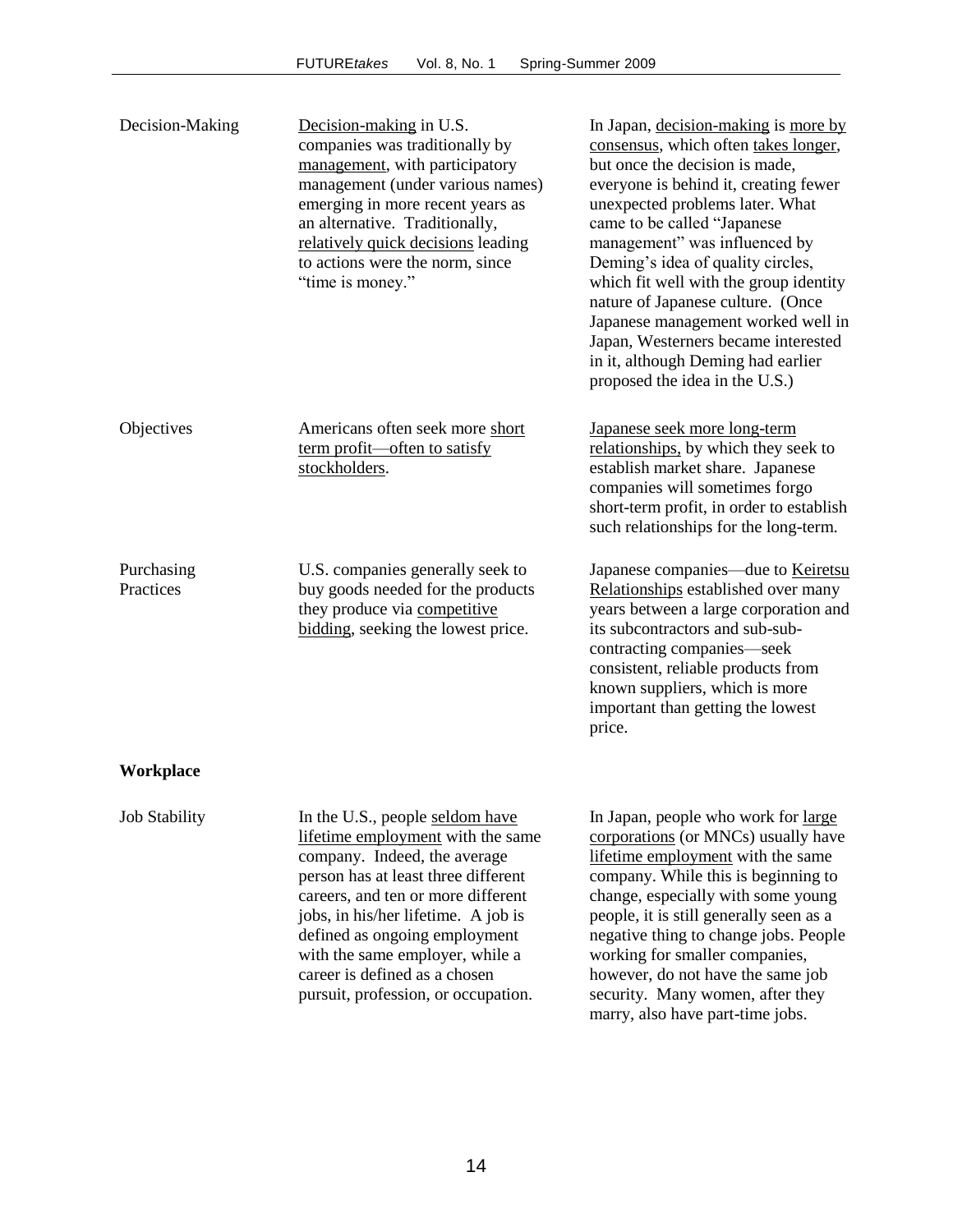| <b>Hiring Practices</b>      | In the U.S., people are usually<br>hired because they can do a<br>particular job, task, or skill well.<br>While training comes on the job,<br>employees are expected to bring<br>certain skills with them to the job.                              | In Japan, people are usually hired<br>because they can work well with<br>others in teams of people in a<br>company and rotate jobs, gaining<br>experience in different parts of the<br>company. Training comes more on<br>the job.                                                                              |
|------------------------------|----------------------------------------------------------------------------------------------------------------------------------------------------------------------------------------------------------------------------------------------------|-----------------------------------------------------------------------------------------------------------------------------------------------------------------------------------------------------------------------------------------------------------------------------------------------------------------|
| Worker<br>Participation      | In the U.S., management<br>traditionally made decisions,<br>without much worker input, on<br>how to improve products or the<br>production process, although this is<br>now changing with participatory<br>management in some companies.            | In Japan, workers are encouraged to<br>offer suggestions on how to improve<br>products, and those suggestions are<br>often acted upon. (About 95% of the<br>worker suggestions in a Toyota<br>factory were implemented, for<br>example).                                                                        |
| <b>Lifestyles</b>            |                                                                                                                                                                                                                                                    |                                                                                                                                                                                                                                                                                                                 |
| Workplace and<br>Family      | While there are workaholics in the<br>U.S., most people consider their<br>family at home their family.                                                                                                                                             | Japan: For the mother/wife, her<br>family at home is her family; for the<br>father/husband, his main family-if<br>he is the typical "salaryman"—is the<br>corporation.                                                                                                                                          |
| Leisure Time and<br>Vacation | In the U.S., people increasingly<br>like having leisure time, to do other<br>things in their lives besides<br>working—including time to spend<br>with their families. People<br>generally take all the vacation time<br>allotted to them per year. | In Japan, people often do not take all<br>their allotted vacation time, often<br>finding it difficult to be away from<br>their work group for more than ten<br>days. Younger people are taking<br>more of their allotted vacation time<br>than their elders, though often still not<br>the total allotted time. |
| <b>Society</b>               |                                                                                                                                                                                                                                                    |                                                                                                                                                                                                                                                                                                                 |
| <b>Social Status</b>         | In the U.S., social status tends to be<br>based more on income. Youth is<br>also idealized.                                                                                                                                                        | Social status in Japan is based on age,<br>sex, and position within a company,<br>as well as on the company one works<br>for and the university that one<br>attended.                                                                                                                                           |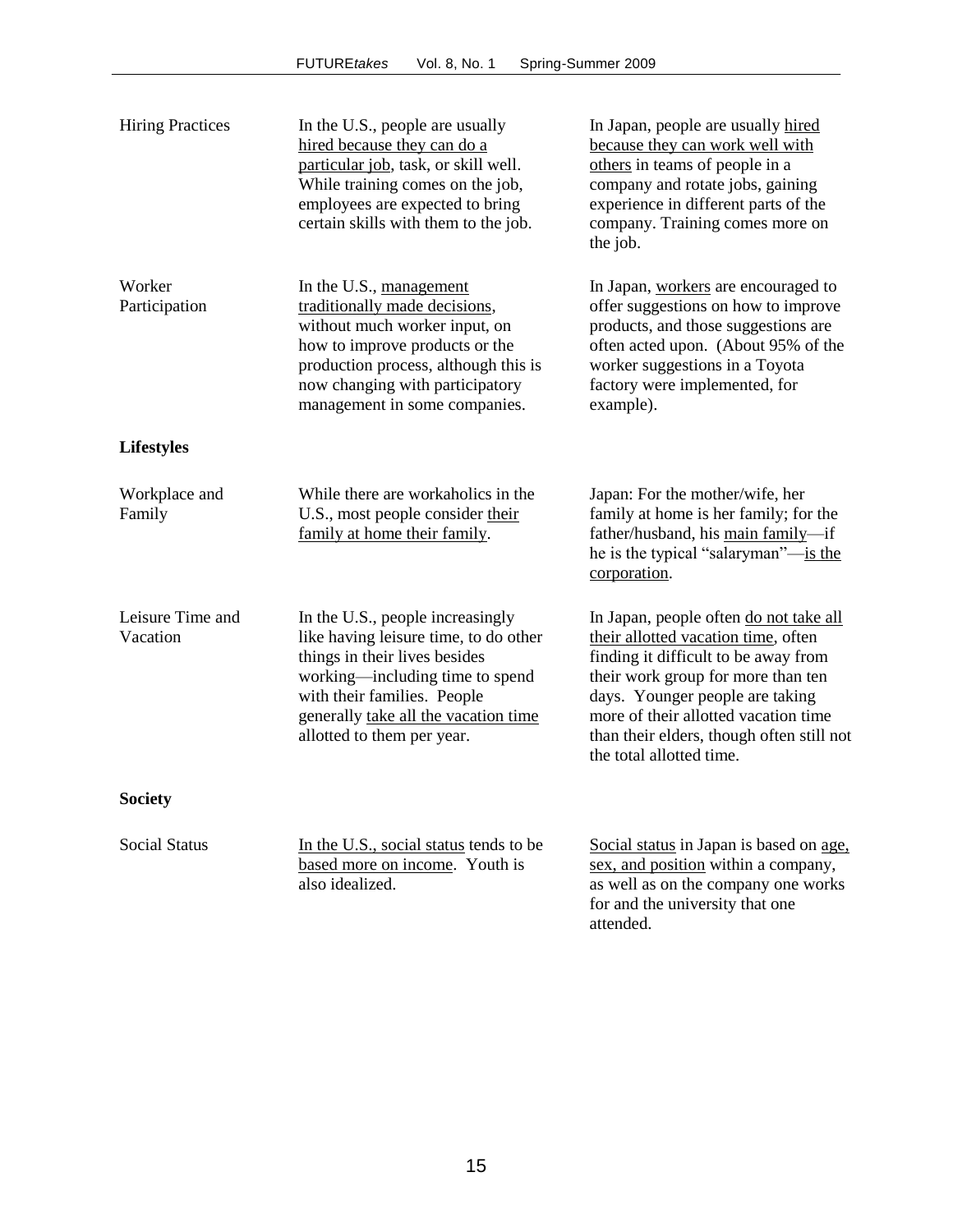| Social Structure<br>and Income             | U.S. society is more egalitarian and<br>democratic in values, but the<br>income range is much greater<br>between the highest and lowest<br>ranking people within the same<br>company, and indeed within<br>society as a whole.                                                                                                                                                    | Japanese society is more hierarchical<br>in structure, which is reflected in the<br>different ways that people address<br>each other, which varies depending<br>on whether someone is higher or<br>lower status than you are; yet the<br>income range is much less between<br>the highest and lowest ranking people<br>within the same company, and indeed<br>within society as a whole.                                                                                    |
|--------------------------------------------|-----------------------------------------------------------------------------------------------------------------------------------------------------------------------------------------------------------------------------------------------------------------------------------------------------------------------------------------------------------------------------------|-----------------------------------------------------------------------------------------------------------------------------------------------------------------------------------------------------------------------------------------------------------------------------------------------------------------------------------------------------------------------------------------------------------------------------------------------------------------------------|
| <b>Education</b>                           |                                                                                                                                                                                                                                                                                                                                                                                   |                                                                                                                                                                                                                                                                                                                                                                                                                                                                             |
| Emphasis                                   | U.S. schools get progressively<br>better as one goes from lower to<br>higher grades, including<br>universities and graduate schools.<br>Education in grade schools is not<br>always what it should be in terms<br>of quality. Analytical, creative<br>problem-solving, and verbal<br>communication skills are stressed.<br>Students learn to ask "why" things<br>are as they are. | Japanese education is known as being<br>quite good-in terms of achieving a<br>high average level of learning for the<br>population as a whole. However,<br>education focuses more on rote<br>learning to pass entrance exams for<br>the next level of education, rather<br>than on creative problem solving and<br>analytical skills. Verbal skills are not<br>stressed as much. Students learn<br>correct answers, but don't always ask<br>"why" these answers are correct |
| University<br>Acceptance and<br>Graduation | It is easier to get accepted into a<br>university, but harder to graduate,<br>in the U.S.                                                                                                                                                                                                                                                                                         | It is harder to get accepted into a good<br>university (due to the difficult and<br>competitive entrance examinations),<br>but easier to graduate in Japan.<br>Indeed graduation is almost assured,<br>once one is accepted to the university.                                                                                                                                                                                                                              |
| Homework                                   | Students in U.S. universities are<br>expected to do homework and<br>study a lot to pass their courses.                                                                                                                                                                                                                                                                            | Japanese university students often<br>focus more on their social club<br>activities than on their studies. This is<br>also the only time in their lives when<br>they can take time off from studying<br>or work.                                                                                                                                                                                                                                                            |
| Grading                                    | In the U.S., grades are not<br>automatic. One must do the work to<br>get the grade.                                                                                                                                                                                                                                                                                               | Most Japanese students, if they take<br>the tests (by studying at the end of the<br>term), will receive $\overrightarrow{A}$ 's or $\overrightarrow{B}$ 's for their<br>classes—whether they attended<br>regularly or not.                                                                                                                                                                                                                                                  |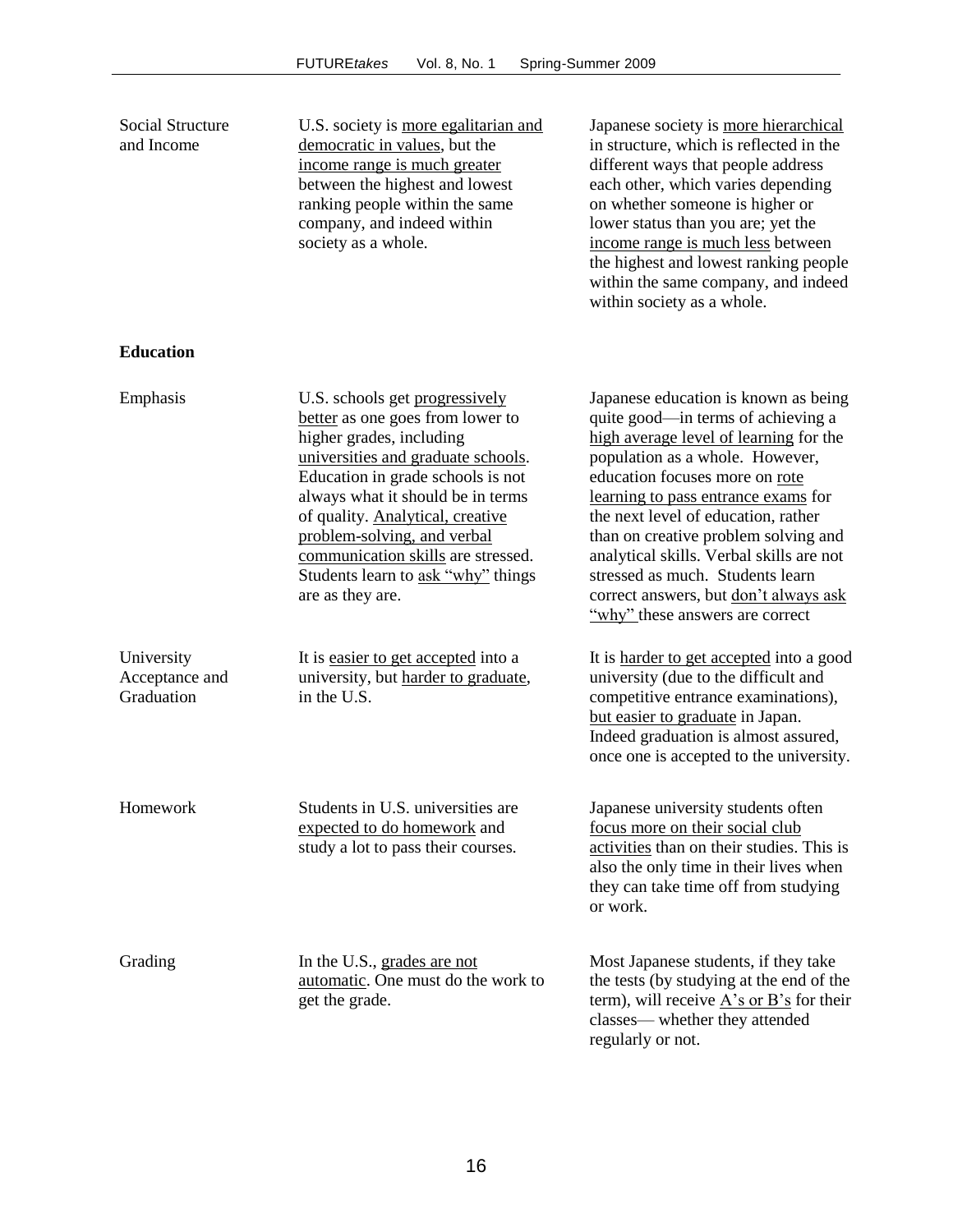| Instructional<br>Methodologies | In the U.S., lectures and class<br>discussions are usually combined.<br>Students frequently ask questions<br>on the material presented in class<br>or assigned readings.                                                                               | In Japan, lectures are the main form<br>of class presentation. Students rarely<br>ask questions in class. Some people<br>thus say that Japanese education does<br>not teach good analytical and problem<br>solving skills.                                                                                                                                                                      |
|--------------------------------|--------------------------------------------------------------------------------------------------------------------------------------------------------------------------------------------------------------------------------------------------------|-------------------------------------------------------------------------------------------------------------------------------------------------------------------------------------------------------------------------------------------------------------------------------------------------------------------------------------------------------------------------------------------------|
| <b>Family Life</b>             |                                                                                                                                                                                                                                                        |                                                                                                                                                                                                                                                                                                                                                                                                 |
| Roles                          | Men in the U.S. spend more time<br>with their families, coming home<br>earlier from work, and learning to<br>help out more at home—especially<br>since so many women and mothers<br>are now working as well (out of<br>both economic need and desire). | In Japan, men are typically seldom<br>home during the week—arriving<br>home late at night and leaving early in<br>the morning. Sunday is usually the<br>day set aside for fathers to be with<br>their families. Wives have almost sole<br>responsibility for the education of<br>their children and for the household<br>budget.                                                                |
| Marriage                       | In the U.S., marriages are almost<br>all based on romantic love.                                                                                                                                                                                       | In Japan, marriages are based on both<br>romantic love and arrangement-<br>which in Japan means the original<br>meeting is arranged, but then the<br>parties can agree or not to further<br>meeting, and then to eventual<br>marriage or not.                                                                                                                                                   |
| <b>Other</b>                   |                                                                                                                                                                                                                                                        |                                                                                                                                                                                                                                                                                                                                                                                                 |
| Alcoholism and<br><b>Drugs</b> | In the U.S., drinking, alcoholism,<br>and drugs are problems-though<br>society a whole is aware of these<br>problems and many programs exist<br>to help people with such problems.                                                                     | Drinking and alcoholism appears to<br>be a big problem in Japan, but many<br>people do not see it as a societal<br>problem—requiring intervention and<br>help. Instead, drinking is seen by<br>many as just the Japanese way to have<br>an excuse to go out after work and be<br>more informal and honest with one's<br>co-workers and even one's boss<br>(since the workplace is more formal). |
| Violence                       | U.S. society has more violence.                                                                                                                                                                                                                        | Japanese society has less violence.                                                                                                                                                                                                                                                                                                                                                             |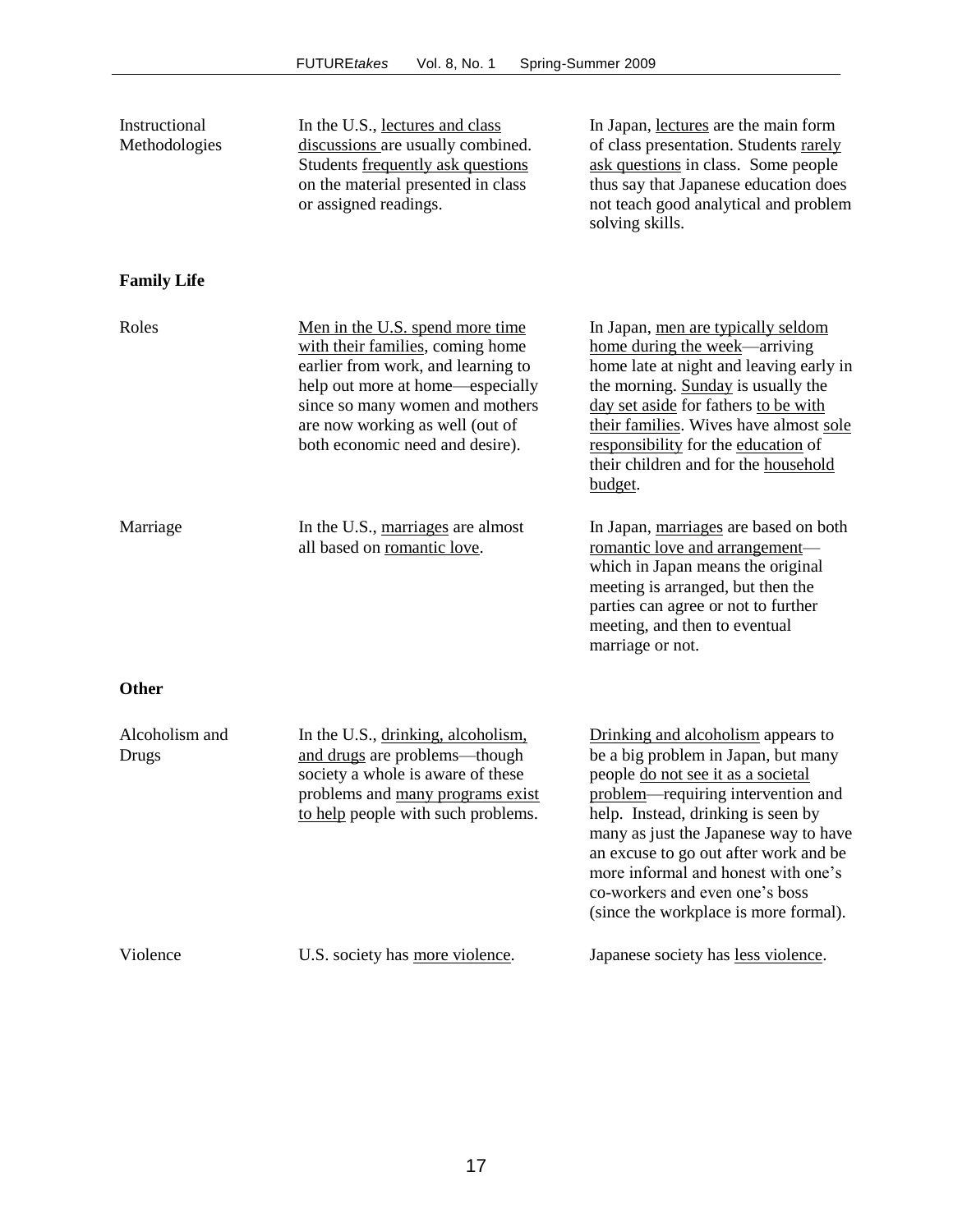| <b>Energy Sources</b><br>and Pollution | The U.S. still depends largely on<br>fossil fuels (coal earlier, at the<br>beginning of the industrial<br>revolution, and oil and natural gas,<br>along with nuclear fission, from the<br>20th century on). Fossil fuels all<br>pollute, so today there is increasing<br>interest in renewable green energy<br>sources. | Despite the bombing of Hiroshima<br>and Nagasaki at the end of World<br>War II, Japan has been supportive of<br>nuclear fission energy, partly because<br>it lacks domestic energy sources and<br>must import them. Japan also has<br>pollution problems—despite a<br>cultural value of living in harmony<br>with nature—largely due to rapid<br>industrialization from the top down<br>from the 19th century on. |
|----------------------------------------|-------------------------------------------------------------------------------------------------------------------------------------------------------------------------------------------------------------------------------------------------------------------------------------------------------------------------|-------------------------------------------------------------------------------------------------------------------------------------------------------------------------------------------------------------------------------------------------------------------------------------------------------------------------------------------------------------------------------------------------------------------|
| Relationship with<br>Nature            | Americans see themselves as<br>separate from nature, often seeking<br>to control or harness the forces of<br>nature—often with the aid of<br>technology—for the benefit of<br>oneself or other humans.                                                                                                                  | Japanese people see themselves as<br>part of nature, and thus seek to live in<br>harmony with nature, just as with<br>other human beings. There is no<br>identity as separate from nature or<br>groups one belongs to—whether the<br>Japanese tribe or nation, one's<br>corporation, one's school class, or<br>other groups to which one belongs.                                                                 |

#### **Conclusions**

The above comparisons in similarities and differences of socialization between U.S. and Japanese cultures show how useful it is to know something about another culture that one is about to communicate, interact, or negotiate with, or visit, or work in. In short, it is best to "do your homework" before you go to interact with a new culture. That does not mean that you will not make mistakes, but you will at least be better prepared to expect certain similarities in your two cultures, as well as key differences, and when differences in behavior do occur, you will hopefully not be so surprised and will be better able to deal with the situation. If you understand the differences between DIE (describing, interpreting, and evaluating or judging the behavior of someone from another country), as noted earlier, then if you find yourself suddenly in a negative judgment about the behavior of someone from another culture, hopefully you will be able to stop yourself and ask yourself if that negative judgment is perhaps based on the behavior in question having a different meaning and reason for its existence in the other person's culture, as compared to your own. If you then determine that that is the case, then you may be able to re-evaluate your negative judgment of the other person's behavior. At a minimum, you will at least be able to understand why the other person is acting differently than you would act in your own culture, and hopefully this will improve your intercultural relations and interactions with the other person, as well as with other people from that other culture.

Interacting with people from other cultures is an endlessly fascinating experience that can get you out of the limited worldview of your own cultural frameworks and values only, making you aware that a much larger world, with many diverse cultures, exists, and that there are important things that you can learn from any other culture— 'if' you are open to learning and interacting with people from that culture. In the process, you may just find your own life enriched substantially.

As a Dove ™ candy saying seems to advise, *"Share our similarities, celebrate our differences."*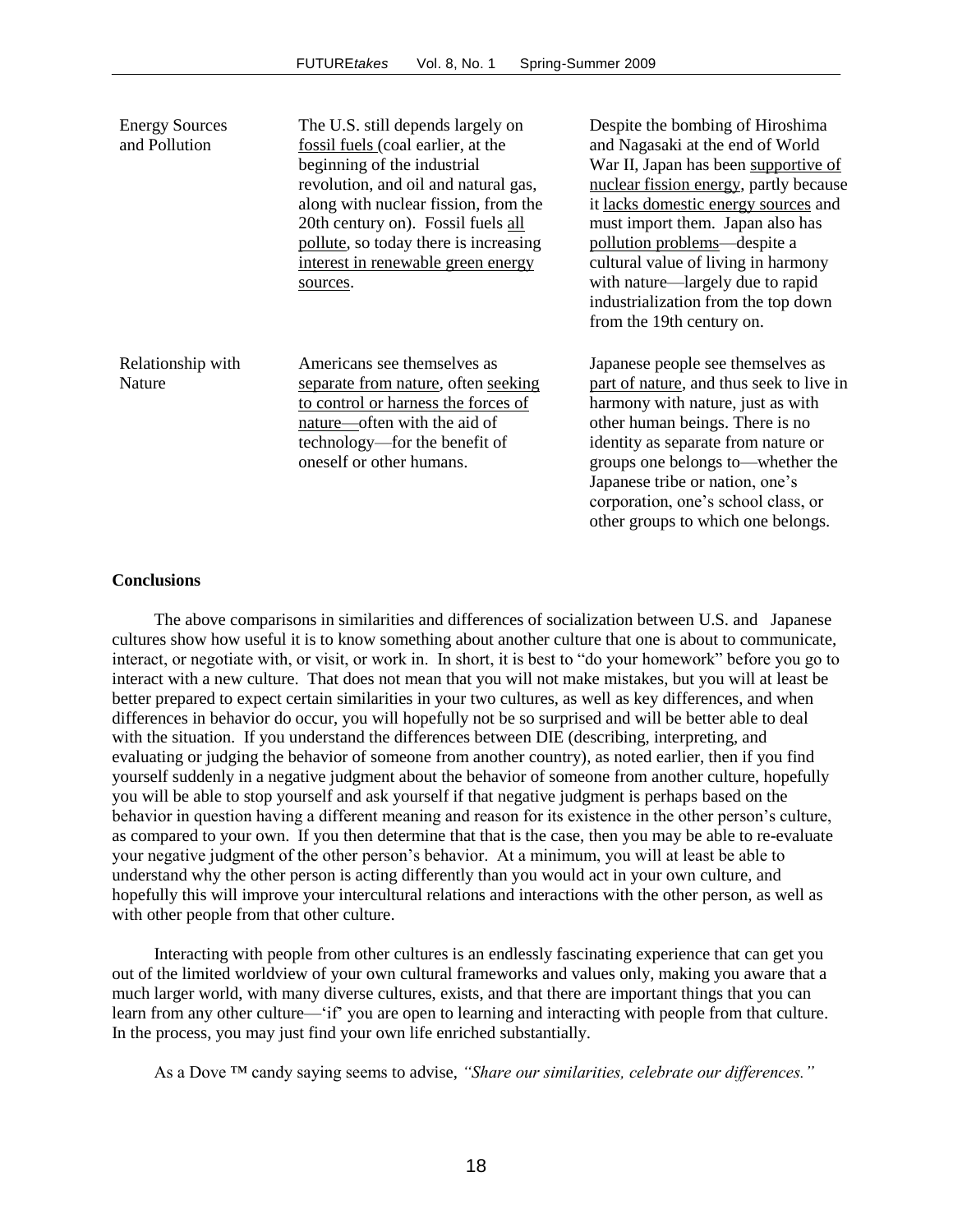### **Acknowledgment**

The author is grateful to Professor Kazuo Mizuta, Faculty of Cultural Studies, Kyoto Sangyo University, Kyoto, Japan, for his helpful comments.

### **BIBLIOGRAPHY**

### **Selected Bibliography: Intercultural Communication and Negotiation**

Binnendijk, Hans, Ed. *National Negotiating Styles.* Washington, D.C.: Center for the Study of Foreign Affairs, Foreign Service Institute, U.S. Department of State, 1987.

Groff, Linda. "Intercultural Communication, Interreligious Dialogue, and Peace," in *Futures: The Journal of Forecasting, Planning and Policy,* No. 34 (2002), pp. 701-716.

Storti, Craig. *Figuring Foreigners Out: A Practical Guide.* Yarmouth, Maine: Intercultural Press, 1999.

Trompenaars, Fons, and Hampden-Turner, Charles. *Riding the Waves of Culture: Understanding Diversity in Global Business.* Second Edition, New York: McGraw-Hill, 1998.

### **Selected Bibliography: Japanese Culture and Negotiating Style**

Christopher, Robert C. *The Japanese Mind: The Goliath Explained.* Tokyo: Charles E. Tuttle Co., 1983; and New York: Fawcett Columbine, 1983.

Condon, John C. *With Respect to the Japanese: A Guide for Americans.* Interact Series. Boston, MA: Intercultural Press, a Nicholas Brealey Publishing Co., 1984.

Davies, Roger J., and Ikeno, Osamu. *The Japanese Mind: Understanding Contemporary Japanese Culture.* Boston, MA: Tuttle Publishing, 2002.

De Mente, Boye Lafayette. *Etiquette Guide to Japan: Know the Rules That Make the Difference.* Tokyo, Japan, and North Clarendon, Vt.: Tuttle Publishing, 1990.

Hall, Edward T., and Hall, Mildred Reed. *Hidden Differences: Doing Business with the Japanese.* Garden City, N.Y.: Anchor Press/Doubleday, 1987.

Honna, Nobuyuki, and Hoffer, Bates, Eds. *An English Dictionary of Japanese Ways of Thinking.* Tokyo: Yukikaku Publishing Co., Ltd., 1989.

### **Selected Bibliography: U.S./"American" Culture and Negotiating Style**

Althen, Gary. *American Ways: A Guide for Foreigners in the United States.* Second Ed., Boston, MA: Intercultural Press, 2002.

Datesman, Maryanne Kearny; Crandall, JoAnn; and Kearny, Edward N. *American Ways: An Introduction to American Culture.* Third Ed., Lebanon, Indiana: Pearson ESL, 2005.

Lanier, Alison Raymond, and Davis, Jeff C. *Living in the U.S.A.* Sixth Ed., Yarmouth, Maine: Intercultural Press, 2005.